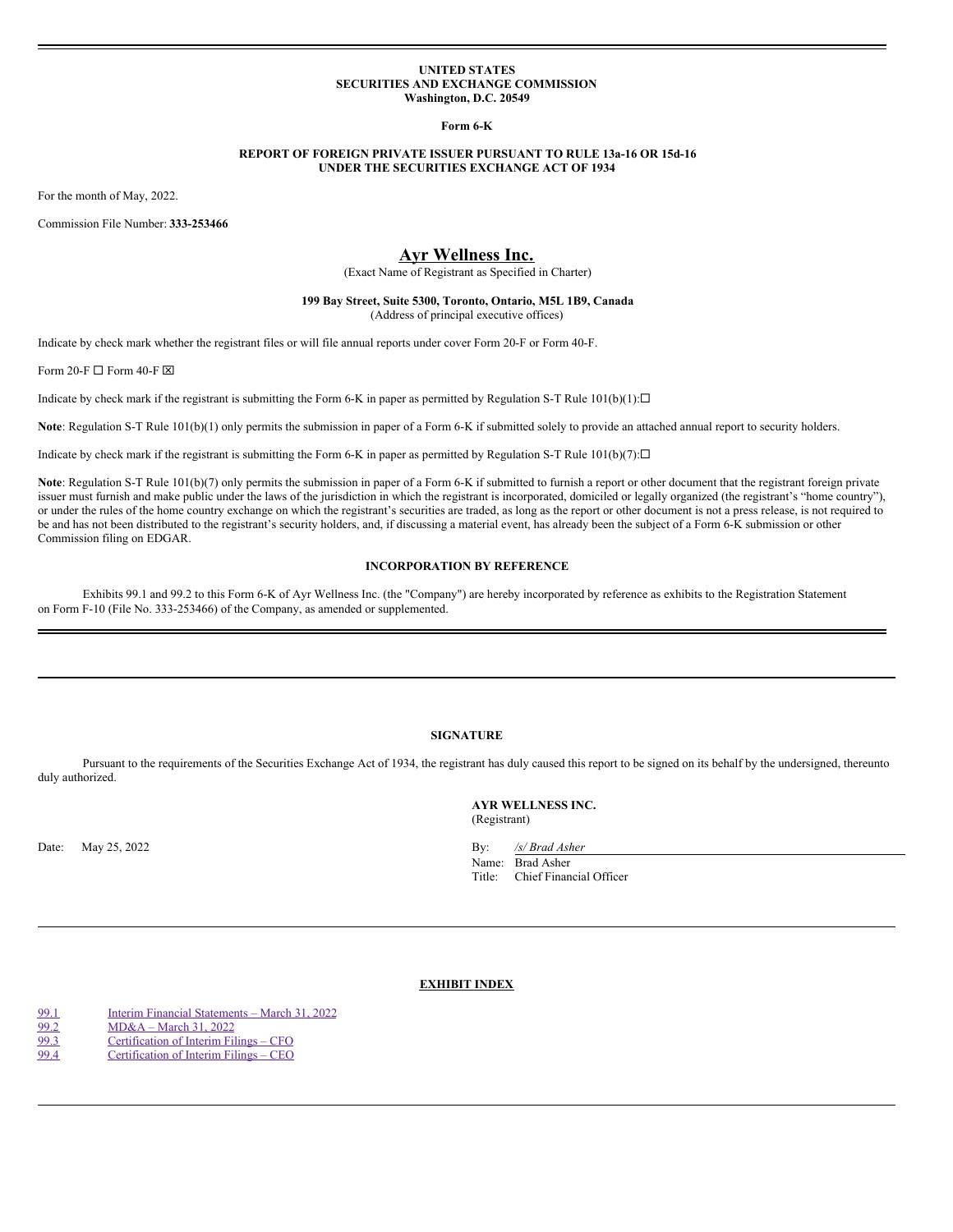

### **Ayr Wellness Inc. UNAUDITED INTERIM CONDENSED CONSOLIDATED FINANCIAL STATEMENTS FOR THE THREE MONTHS ENDED MARCH 31, 2022 AND 2021 (EXPRESSED IN UNITED STATES DOLLARS)**

### **Ayr Wellness Inc. UNAUDITED INTERIM CONDENSED CONSOLIDATED FINANCIAL STATEMENTS MARCH 31, 2022 AND 2021**

### **Unaudited Interim Condensed Consolidated Financial Statements ("Interim Financial Statements")**

| Unaudited Interim Condensed Consolidated Balance Sheets<br>("Interim Balance Sheets")                                         |          |
|-------------------------------------------------------------------------------------------------------------------------------|----------|
| Unaudited Interim Condensed Consolidated Statements of Operations<br>("Interim Statements of Operations")                     |          |
| Unaudited Interim Condensed Consolidated Statements of Shareholders' Equity<br>("Interim Statements of Shareholders' Equity") | $3-4$    |
| Unaudited Interim Condensed Consolidated Statements of Cash Flows<br>("Interim Statements of Cash Flows")                     |          |
| Notes to the Unaudited Interim Condensed Consolidated Financial Statements                                                    | $6 - 25$ |

### **Ayr Wellness Inc. Unaudited Interim Condensed Consolidated Balance Sheets (Expressed in United States Dollars, Except Number of Shares)**

|                                                    | As of            |    |                   |
|----------------------------------------------------|------------------|----|-------------------|
|                                                    | March 31, 2022   |    | December 31, 2021 |
| <b>ASSETS</b>                                      |                  |    |                   |
| Current                                            |                  |    |                   |
| Cash                                               | \$<br>78,660,131 | \$ | 154, 342, 201     |
| Accounts receivable, net                           | 7,792,261        |    | 7,412,906         |
| Inventory                                          | 101,148,443      |    | 93,362,985        |
| Prepaid expenses, deposits, & other current assets | 22,206,636       |    | 10,949,349        |
|                                                    | 209,807,471      |    | 266,067,441       |
| Non-current                                        |                  |    |                   |
| Property, plant, & equipment, net                  | 304,921,240      |    | 275, 222, 166     |
| Intangible assets, net                             | 973,166,700      |    | 978,915,457       |
| Right-of-use assets - operating                    | 99,638,719       |    | 88,720,082        |
| Right-of-use assets - finance, net                 | 22,192,404       |    | 17,527,126        |
| Goodwill                                           | 240,792,038      |    | 229,909,562       |
| Deposits & other assets                            | 3,305,996        |    | 3,550,039         |
| Total assets                                       | 1,853,824,568    | S  | 1,859,911,873     |
| <b>LIABILITIES &amp; SHAREHOLDERS' EQUITY</b>      |                  |    |                   |
| <b>Liabilities</b>                                 |                  |    |                   |
| Current                                            |                  |    |                   |
| Trade payables                                     | \$<br>22,117,052 | \$ | 26,983,181        |
| <b>Accrued liabilities</b>                         | 17,945,566       |    | 32,723,734        |
| Lease liabilities - operating - current portion    | 6,285,353        |    | 4,195,672         |
| Lease liabilities - finance - current portion      | 5,557,294        |    | 3,185,460         |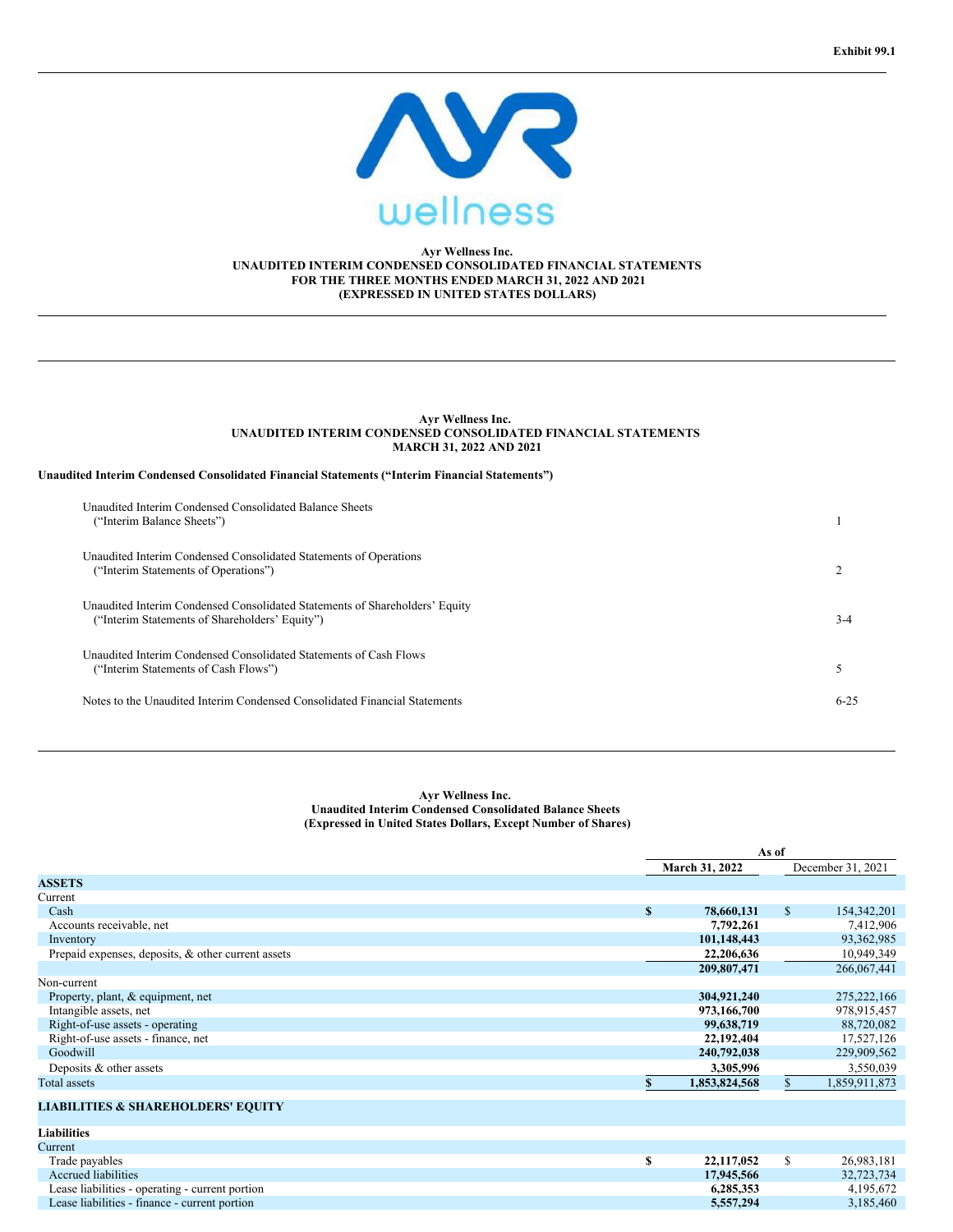| Contingent consideration - current portion                                                                   | 4,568,482           |              | 39,868,080      |
|--------------------------------------------------------------------------------------------------------------|---------------------|--------------|-----------------|
| Purchase consideration payable                                                                               | 5,523,670           |              | 811,586         |
| Income tax payable                                                                                           | 17,189,686          |              | 28,914,949      |
| Debts payable - current portion                                                                              | 7.900.591           |              | 8,111,723       |
| Accrued interest payable - current portion                                                                   | 9.601.904           |              | 7,541,634       |
|                                                                                                              | 96,689,598          |              | 152,336,019     |
| Non-current                                                                                                  |                     |              |                 |
| Deferred tax liabilities                                                                                     | 70,475,056          |              | 70,081,319      |
| Lease liabilities - operating - non-current portion                                                          | 97,337,430          |              | 87, 767, 033    |
| Lease liabilities - finance - non-current portion                                                            | 10,250,973          |              | 9,406,202       |
| Contingent consideration - non-current portion                                                               | 120,304,162         |              | 145,653,870     |
| Debts payable - non-current portion                                                                          | 165,090,187         |              | 125,745,888     |
| Senior secured notes, net of debt issuance costs - non-current portion                                       | 245,226,208         |              | 245, 407, 822   |
| Accrued interest payable - non-current portion                                                               | 3,798,834           |              | 3,451,016       |
| <b>Total liabilities</b>                                                                                     | 809,172,448         |              | 839,849,169     |
|                                                                                                              |                     |              |                 |
| Commitments and contingencies                                                                                |                     |              |                 |
| Shareholders' equity                                                                                         |                     |              |                 |
| Multiple Voting Shares: no par value, unlimited authorized. Issued & outstanding - 3,696,486 shares          |                     |              |                 |
| Subordinate, Restricted, & Limited Voting Shares: no par value, unlimited authorized. Issued & outstanding - |                     |              |                 |
| 57,736,723 & 56,337,175 shares, respectively                                                                 |                     |              |                 |
| Exchangeable Shares: no par value, unlimited authorized.                                                     |                     |              |                 |
| Issued & outstanding - 7,697,000 & 7,368,285 shares, respectively                                            |                     |              |                 |
| Additional paid-in capital                                                                                   | 1,312,748,924       |              | 1,289,827,092   |
| Treasury stock - $645,300 \& 568,300$ shares, respectively                                                   | (8,987,022)         |              | (7,828,037)     |
| Accumulated other comprehensive income                                                                       | 3,265,610           |              | 3,265,610       |
| <b>Accumulated Deficit</b>                                                                                   | (272, 777, 933)     |              | (265, 201, 961) |
| Equity of Ayr Wellness Inc.                                                                                  | 1,034,249,579       |              | 1,020,062,704   |
| Noncontrolling interest                                                                                      | 10,402,541          |              |                 |
| Total shareholders' equity                                                                                   | 1,044,652,120       |              | 1.020.062.704   |
| Total liabilities & shareholders' equity                                                                     | \$<br>1,853,824,568 | $\mathbb{S}$ | 1,859,911,873   |
|                                                                                                              |                     |              |                 |

The accompanying notes are an integral part of these unauditedinterim condensed consolidated financial statements. 1

#### **Ayr Wellness Inc.**

**Unaudited Interim Condensed Consolidated Statements of Operations**

**(Expressed in United States Dollars, Except Number of Shares)**

|                                                                           | <b>Three Months Ended</b> |                |              |              |
|---------------------------------------------------------------------------|---------------------------|----------------|--------------|--------------|
|                                                                           |                           | March 31, 2022 |              |              |
| <b>Revenues, net of discounts</b>                                         | \$                        | 111,225,221    | \$           | 58,398,323   |
| Cost of goods sold excluding fair value items                             |                           | 63,188,067     |              | 28,140,614   |
| Incremental costs to acquire cannabis inventory in a business combination |                           | 2,518,636      |              | 5,792,389    |
| Cost of goods sold                                                        | $\mathbf{s}$              | 65,706,703     | $\mathbb{S}$ | 33,933,003   |
| <b>Gross profit</b>                                                       |                           | 45,518,518     | \$           | 24,465,320   |
| <b>Operating expenses</b>                                                 |                           |                |              |              |
| General and administrative                                                |                           | 49,733,392     |              | 24,036,071   |
| Sales and marketing                                                       |                           | 1,817,722      |              | 743,558      |
| Depreciation and amortization                                             |                           | 858,371        |              | 284,940      |
| Amortization on intangible assets                                         |                           | 12,784,164     |              | 4,631,942    |
| Acquisition expense                                                       |                           | 1,450,969      |              | 3,136,976    |
| <b>Total operating expenses</b>                                           | $\mathbf{s}$              | 66,644,618     | \$           | 32,833,487   |
| <b>Loss from operations</b>                                               | \$                        | (21, 126, 100) | \$           | (8,368,167)  |
| Other income (expense)                                                    |                           |                |              |              |
| Share of loss on equity investments                                       |                           |                |              | (13,071)     |
| Fair value gain (loss) on financial liabilities                           |                           | 30,078,954     |              | (546, 010)   |
| Interest expense, net                                                     |                           | (6,867,753)    |              | (2,752,497)  |
| Interest income                                                           |                           | 29,198         |              | 59,400       |
| Other, net                                                                |                           | 39             |              | (19,691)     |
| <b>Total other income (expense)</b>                                       | $\mathbb{S}$              | 23,240,438     | \$           | (3,271,869)  |
| <b>Income (Loss) before taxes</b>                                         | \$                        | 2,114,338      | \$           | (11,640,036) |
| <b>Income Taxes</b>                                                       |                           |                |              |              |
| Current tax provision                                                     |                           | (10, 913, 380) |              | (7,052,052)  |
| Deferred tax (provision) benefit                                          |                           | (393, 737)     |              | 2,070,452    |
| <b>Total income taxes</b>                                                 | S                         | (11, 307, 117) | \$           | (4,981,600)  |
| Net loss before noncontrolling interest                                   | \$                        | (9,192,779)    | \$           | (16,621,636) |
| Net loss attributable to noncontrolling interest                          |                           | (1,616,807)    |              |              |
| Net loss attributable to Ayr Wellness Inc.                                |                           | (7,575,972)    |              | (16,621,636) |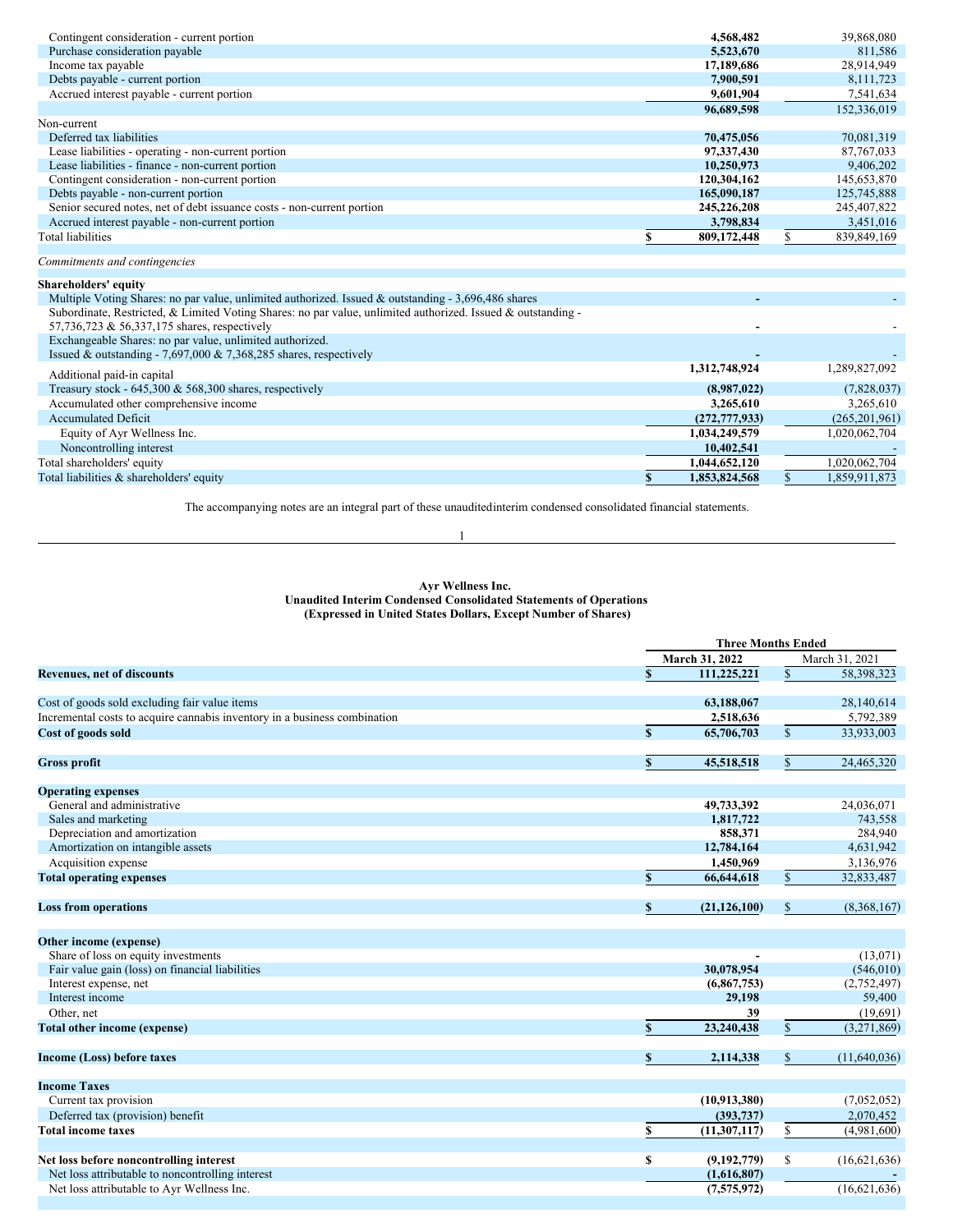| Basic and diluted loss per share                                  | (0.11)     | (0.38)     |
|-------------------------------------------------------------------|------------|------------|
| Weighted average number of shares outstanding (basic and diluted) | 67,585,343 | 43.989.461 |

The accompanying notes are an integral part of these unaudited interim condensed consolidated financial statements.

 $\overline{2}$ 

## **Ayr Wellness Inc. Unaudited Interim Condensed Consolidated Statements of Shareholders' Equity (Expressed in United States Dollars, Except Number of Shares)**

|                                                                       | Multiple             | Subordinate.<br><b>Restricted, and Limited</b> | Exchangeable  | <b>Additional paid-</b> | <b>Treasury stock</b> |            | <b>Accumulated other</b><br>comprehensive |                 | Noncontrolling |               |
|-----------------------------------------------------------------------|----------------------|------------------------------------------------|---------------|-------------------------|-----------------------|------------|-------------------------------------------|-----------------|----------------|---------------|
|                                                                       | <b>Voting Shares</b> | <b>Voting Shares</b>                           | <b>Shares</b> | in capital              | Number                | Amount     | income                                    | Deficit         | interest       | Total         |
| <b>Balance</b> ,                                                      | #                    | #                                              | #             | S                       | #                     | s          | s                                         | s               | s              | s             |
| <b>December 31, 2020</b>                                              | 3,696,486            | 28,873,641                                     | 2,127,543     | 530,808,494             | (63,800)              | (556, 899) | 3,265,610                                 | (248, 249, 510) |                | 285, 267, 695 |
| Stock-based<br>compensation                                           |                      |                                                |               | 8,223,545               |                       |            |                                           |                 |                | 8,223,545     |
| <b>Exercise</b> of Rights                                             |                      | 92,722                                         |               |                         |                       |            |                                           |                 |                |               |
| Exercise of<br>Warrants                                               |                      | 787,710                                        |               | 4,291,891               |                       |            |                                           |                 |                | 4,291,891     |
| Conversion of<br>Exchangeable<br><b>Shares</b>                        |                      | 350,412                                        | (350, 412)    |                         |                       |            |                                           |                 |                |               |
| Share issuance -<br>business<br>combinations and<br>asset acquisition |                      | 12,670,958                                     | 4,570,434     | 524,686,435             |                       |            |                                           |                 |                | 524,686,435   |
| Equity offering                                                       |                      | 4,600,000                                      |               | 118,052,400             |                       |            |                                           |                 | $\sim$         | 118,052,400   |
| Conversion of<br>convertible debt                                     |                      | 85,049                                         |               | 2,442,691               |                       |            |                                           |                 |                | 2,442,691     |
| Net loss                                                              | ٠                    |                                                |               |                         |                       |            | $\sim$                                    | (16,621,636)    | $\sim$         | (16,621,636)  |
| Balance, March 31,<br>2021                                            | 3,696,486            | 47,460,492                                     | 6,347,565     | 1,188,505,456           | (63, 800)             | (556, 899) | 3,265,610                                 | (264,871,146)   |                | 926,343,021   |

The accompanying notes are an integral part of these unaudited interim condensed consolidated financial statements.

## 3

### **Ayr Wellness Inc. Unaudited Interim Condensed Consolidated Statements of Shareholders' Equity (Expressed in United States Dollars, Except Number of Shares)**

|                                                                         | <b>Multiple</b>      | Subordinate,<br><b>Restricted, and Limited</b> | Exchangeable  | <b>Additional paid-</b> | <b>Treasury stock</b> |              | <b>Accumulated other</b><br>comprehensive |                 | Noncontrolling |               |
|-------------------------------------------------------------------------|----------------------|------------------------------------------------|---------------|-------------------------|-----------------------|--------------|-------------------------------------------|-----------------|----------------|---------------|
|                                                                         | <b>Voting Shares</b> | <b>Voting Shares</b>                           | <b>Shares</b> | in capital              | Number                | Amount       | income                                    | Deficit         | interest       | Total         |
| Balance,                                                                | #                    | #                                              | #             | s                       | #                     | s            | $\mathbf{s}$                              | $\mathbf{s}$    | s              | s             |
| December 31, 2021                                                       | 3,696,486            | 56,337,175                                     | 7,368,285     | 1,289,827,092           | (568, 300)            | (7,828,037)  | 3,265,610                                 | (265, 201, 961) |                | 1,020,062,704 |
| Stock-based<br>compensation                                             |                      | 543,837                                        |               | 9,653,700               |                       |              |                                           |                 |                | 9,653,700     |
| Tax withholding on<br>stock-based<br>compensation<br>awards             |                      | (251, 935)                                     |               | (3,890,770)             |                       |              |                                           |                 |                | (3,890,770)   |
| Share issuance -<br>related party -<br>consulting services              |                      | 50,000                                         |               | 707,129                 |                       |              |                                           |                 |                | 707,129       |
| Share issuance -<br>business<br>combination                             |                      |                                                | 328,715       | 4,482,103               |                       |              |                                           |                 |                | 4,482,103     |
| Share issuance -<br>earn-out<br>consideration                           |                      | 1,029,499                                      |               | 11,747,805              |                       |              |                                           |                 |                | 11,747,805    |
| Consolidation of<br>variable interest<br>entity                         |                      |                                                |               |                         |                       |              |                                           |                 | 12,019,348     | 12,019,348    |
| Exercise of options,<br>net of options sold<br>to cover income<br>taxes |                      | 33,147                                         |               | 299,848                 |                       |              |                                           |                 |                | 299,848       |
| Repurchase of<br><b>Equity Shares</b>                                   |                      | (5,000)                                        |               | (77,983)                | (77,000)              | (1,158,985)  |                                           |                 | ٠              | (1,236,968)   |
| Net loss                                                                |                      |                                                |               |                         |                       |              | $\sim$                                    | (7,575,972)     | (1,616,807)    | (9,192,779)   |
| Balance, March 31,<br>2022                                              | 3,696,486            | 57,736,723                                     | 7,697,000     | 1,312,748,924           | (645,300)             | (8.987, 022) | 3,265,610                                 | (272, 777, 933) | 10,402,541     | 1,044,652,120 |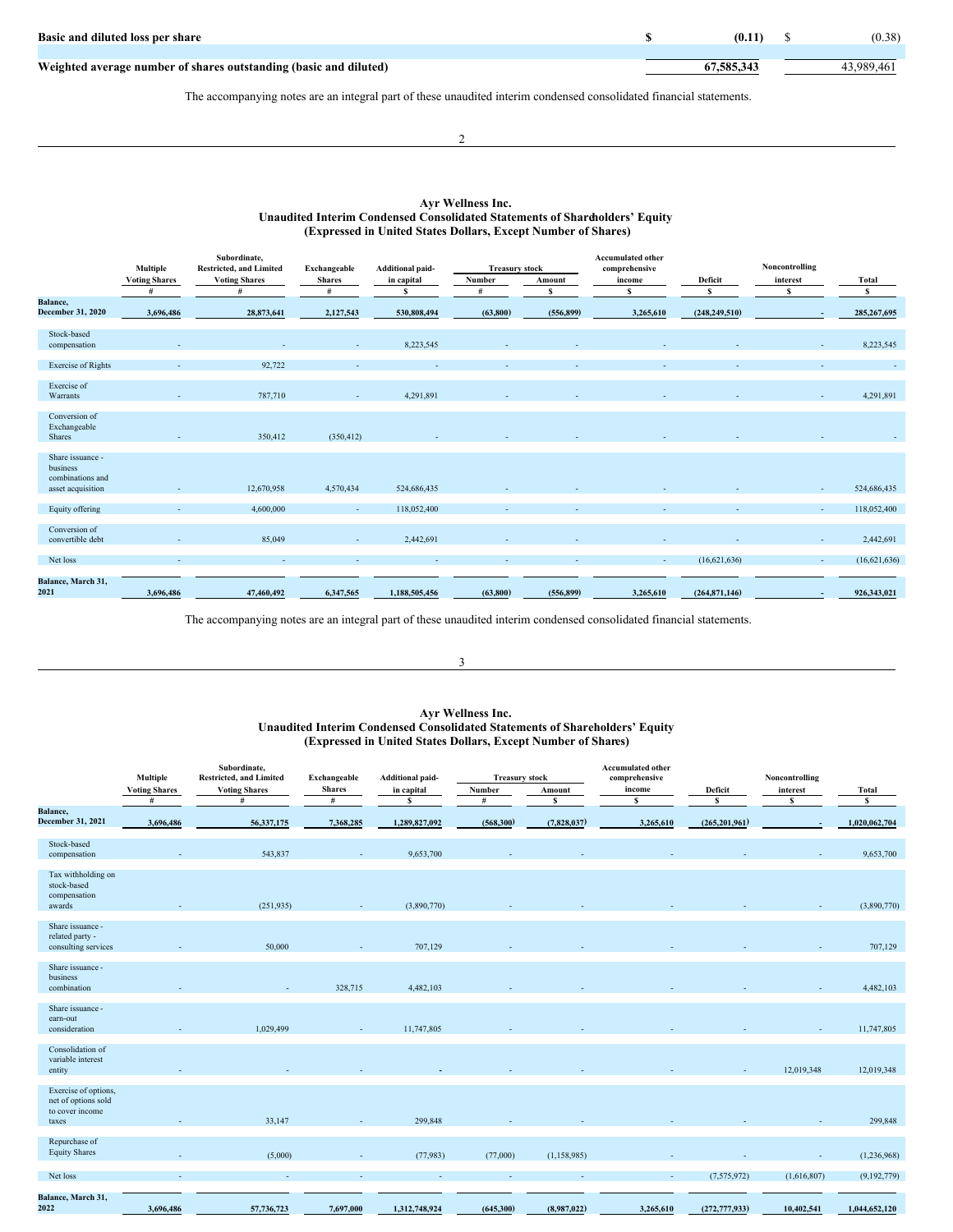4

## **Ayr Wellness Inc. Unaudited Interim Condensed Consolidated Statements of Cash Flows (Expressed in United States Dollars)**

|                                                                                   | <b>Three Months Ended</b> |                |  |
|-----------------------------------------------------------------------------------|---------------------------|----------------|--|
|                                                                                   | March 31, 2022            | March 31, 2021 |  |
| <b>Operating activities</b>                                                       |                           |                |  |
| Net loss before noncontrolling interest                                           | \$<br>$(9,192,779)$ \$    | (16,621,636)   |  |
| <b>Adjustments for:</b>                                                           |                           |                |  |
| Fair value (gain) loss on financial liabilities                                   | (30,078,953)              | 546,010        |  |
| Stock-based compensation                                                          | 9,653,700                 | 8,223,545      |  |
| Stock-based compensation - related parties                                        | 707,129                   |                |  |
| Depreciation and amortization                                                     | 3,591,374                 | 1,338,462      |  |
| Amortization on intangible assets                                                 | 17,648,757                | 6,137,644      |  |
| Share of loss on equity investments                                               |                           | 13,071         |  |
| Incremental costs to acquire cannabis inventory in a business combination         | 2,518,636                 | 5,792,389      |  |
| Deferred tax expense (benefit)                                                    | 393,737                   | (2,070,452)    |  |
| Amortization on financing costs                                                   | 572,842                   | 405,059        |  |
| Amortization on financing premium                                                 | (754, 456)                |                |  |
| Changes in operating assets and liabilities, net of business combinations:        |                           |                |  |
| Accounts receivable                                                               | 167,988                   | (1,525,907)    |  |
| Inventory                                                                         | (1,522,818)               | (8, 281, 309)  |  |
| Prepaid expenses and other current assets                                         | 1,121,978                 | 2,759,690      |  |
| Trade payables                                                                    | 431,291                   | (673, 733)     |  |
| Accrued liabilities                                                               | (7,884,485)               | (4,946,187)    |  |
| Interest accrued                                                                  | 2,408,088                 | 3,778,173      |  |
| Lease liabilities - operating                                                     | 741,438                   | 23,405         |  |
| Income tax payable                                                                | (11, 725, 261)            | (14, 842, 706) |  |
| Cash used in operating activities                                                 | (21, 201, 794)            | (19, 944, 482) |  |
|                                                                                   |                           |                |  |
| <b>Investing activities</b>                                                       |                           |                |  |
| Purchase of property, plant, and equipment                                        | (33, 174, 357)            | (12,994,107)   |  |
| Cash paid for business combinations and asset acquisitions, net of cash acquired  | (9,101,168)               | (12, 684, 196) |  |
| Cash paid for business combinations and asset acquisitions, working capital       | (811,586)                 | (3,790,894)    |  |
| Payments for interests in equity accounted investments                            | ٠                         | (109,700)      |  |
| Advances to related corporation                                                   |                           | (4,759)        |  |
| Deposits for business combinations, net of cash on hand                           | (2,825,114)               | (1,450,000)    |  |
| Cash used in investing activities                                                 | (45, 912, 225)            | (31,033,656)   |  |
|                                                                                   |                           |                |  |
| <b>Financing activities</b>                                                       |                           |                |  |
| Proceeds from exercise of Warrants                                                |                           | 4,291,891      |  |
| Proceeds from exercise of options                                                 | 299,848                   |                |  |
| Proceeds from equity offering, net of expenses                                    |                           | 118,052,400    |  |
| Proceeds from issuance of notes payable, net of financing costs                   | 25,913,362                |                |  |
| Payments of financing costs                                                       |                           | (43,067)       |  |
| Payment for settlement of contingent consideration                                | (10,000,020)              |                |  |
| Deposits paid for financing lease and note payable                                | (8,353,100)               |                |  |
| Tax withholding on stock-based compensation awards                                | (3,890,770)               |                |  |
| Repayments of debts payable                                                       | (2,080,862)               | (2,536,003)    |  |
| Repayments of lease liabilities - finance (principal portion)                     | (2,026,386)               | (375,909)      |  |
| Repurchase of Equity Shares                                                       | (8,430,123)               |                |  |
| Cash (used in) provided by financing activities                                   | (8, 568, 051)             | 119,389,312    |  |
|                                                                                   |                           |                |  |
| Net (decrease) increase in cash                                                   | (75,682,070)              | 68,411,174     |  |
| Cash, beginning of the period                                                     | 154,342,201               | 127,238,165    |  |
| Cash, end of the period                                                           | 78,660,131                | 195,649,339    |  |
|                                                                                   |                           |                |  |
| Supplemental disclosure of cash flow information:                                 |                           |                |  |
| Interest paid during the period                                                   | 8,050,450                 | 904,304        |  |
| Income taxes paid during the period                                               | 23,469,340                | 21,892,395     |  |
| Non-cash investing and financing activities:                                      |                           |                |  |
| Recognition of right-of-use assets for operating leases                           | 12, 193, 213              | 41,344,344     |  |
| Recognition of right-of-use assets for finance leases                             | 8,057,487                 | 1,533,165      |  |
| Issuance of Equity Shares related to business combinations and asset acquisitions | 4,482,103                 | 524,686,435    |  |
| Issuance of Equity Shares related to equity component of debt                     |                           | 2,442,691      |  |
| Issuance of Equity Shares related to settlement of contingent consideration       | 11,747,805                |                |  |
| Issuance of promissory note related to settlement of contingent consideration     | 14,934,040                |                |  |
| <b>Cancellation of Equity Shares</b>                                              | 77,983                    |                |  |
|                                                                                   |                           |                |  |

The accompanying notes are an integral part of these unaudited interim condensed consolidated financial statements.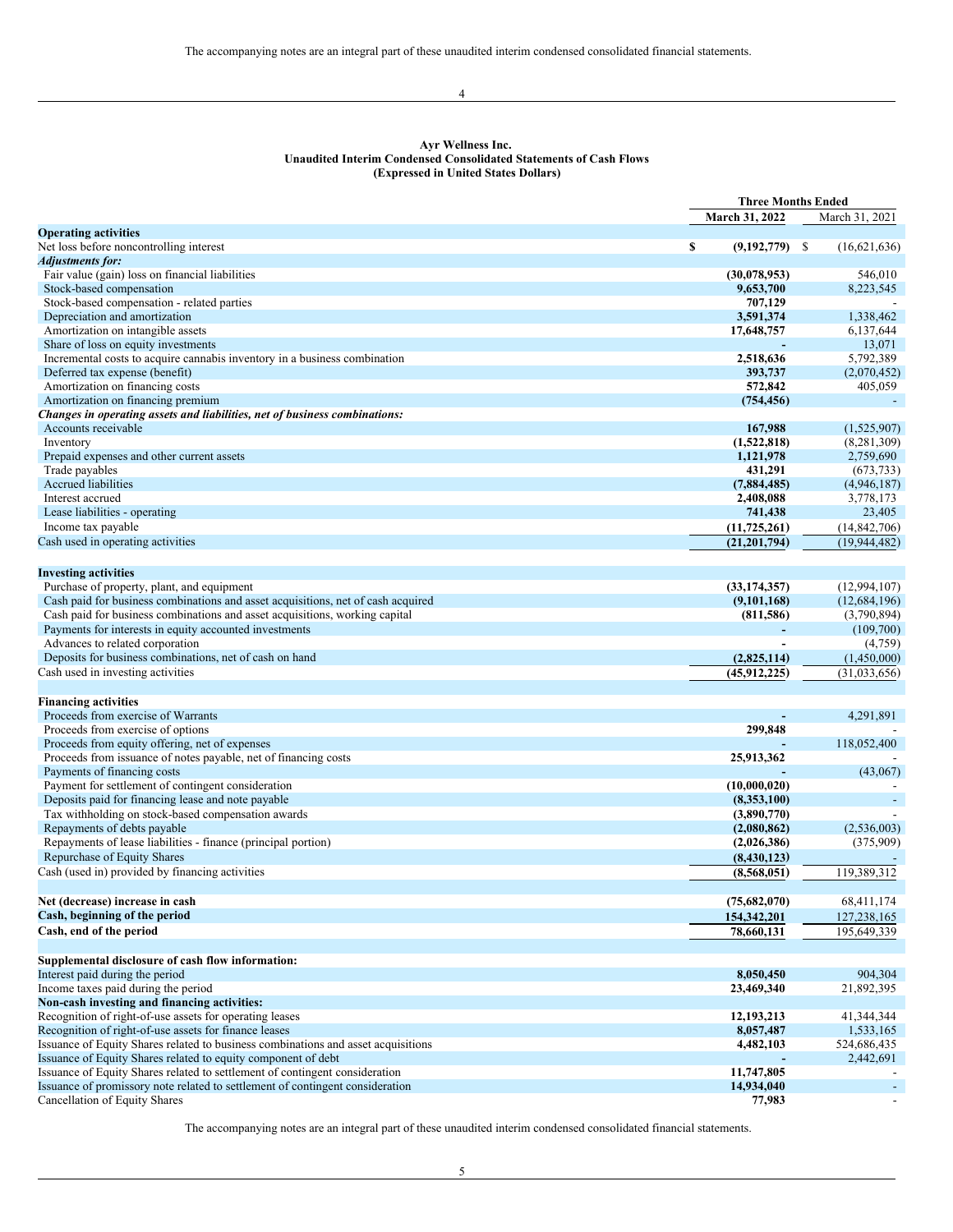#### **Ayr Wellness Inc. Notes to the Unaudited Interim Condensed Consolidated Financial Statements For the Three Months Ended March 31, 2022 and 2021**

### **1. NATURE OF OPERATIONS**

Ayr Wellness Inc. ("Ayr" or the "Company") is a vertically integrated cannabis multi-state operator in the U.S., with cannabis operations in Massachusetts, Nevada, Pennsylvania, Florida, Arizona, New Jersey, and Ohio as of March 31, 2022. Through its operating companies, Ayr is a leading cultivator, manufacturer, and retailer of cannabis products and branded cannabis packaged goods. The Company prepares its segment reporting on the same basis that its chief operating decision maker manages the business and makes operating decisions. The Company has one operating segment, cannabis sales. The Company's segment analysis is analyzed regularly and will be reevaluated when circumstances change.

The Company is a reporting issuer in the United States and Canada. The Company's subordinate voting shares, restricted voting shares, and limited voting shares ("Equity Shares") are trading on the Canadian Stock Exchange (the "CSE"), under the symbol "AYR.A". The Company's Equity Shares are also trading on the Over-the-Counter Market ("OTC") in the United States under the symbol "AYRWF". The Company originally traded on the OTC under the symbol "AYRSF", however, that changed on December 4, 2020 to "AYRWF". The Company's warrants ("Warrants") and rights ("Rights") were trading on the CSE under the symbols "AYR.WT" and "AYR.RT", however, they stopped trading on September 30, 2021 and May 24, 2021, respectively.

## **2. BASIS OF PRESENTATION**

These interim financial statements have been prepared in accordance with accounting principles generally accepted in the United States of America ("GAAP") for interim financial information and in accordance with the rules and regulations of Canadian securities regulators and the Securities Exchange Commission ("SEC").

The financial data presented herein should be read in conjunction with the audited consolidated financial statements and accompanying notes for the year ended December 31, 2021 included in the Company's Annual Report on the Form 40-F filed with the SEC on March 30, 2022. In the opinion of management, the financial data presented includes all adjustments, consisting primarily of normal recurring adjustments, necessary to present fairly the financial position, results of operations and cash flows for the periods presented. These interim financial statements include estimates and assumptions of management that affect the amounts reported on the interim financial statements. Actual results could differ from these estimates. The results of operations of unaudited interim periods are not necessarily indicative of the results to be expected for the entire year, or any other period.

6

#### **Ayr Wellness Inc. Notes to the Unaudited Interim Condensed Consolidated Financial Statements For the Three Months Ended March 31, 2022 and 2021**

## **3. SUMMARY OF SIGNIFICANT ACCOUNTING POLICIES**

### **3.1 Basis of consolidation**

The interim financial statements for the three months ended March 31, 2022 and 2021 include the accounts of the Company, its wholly-owned subsidiaries, and entities over which the Company has a controlling interest. Entities over which the Company has control are presented on a consolidated basis from the date control commences until the date control ceases. Equity investments where the Company does not exert a controlling interest are not consolidated. All intercompany balances and transactions involving controlled entities are eliminated on consolidation.

### **3.2 Variable Interest Entities ("VIE")**

Under certain provisions of Accounting Standards Codifications ("ASC") Topic 810 – *Consolidations*, ("ASC 810") the Company is determining whether we are the primary beneficiary of a VIE. We assess whether we have the power to direct matters that most significantly impact the activities of the VIE and the obligation to absorb losses or the right to receive the benefits from the VIE that could potentially be significant to the VIE.

A VIE is a legal entity that does not have sufficient equity at risk to finance its activities without additional subordinated financial support or is structured that such equity investors lack the ability to make significant decisions relating to the entity's operations through voting rights or do not substantively participate in the gains or losses of the entity. The primary beneficiary has both the power to direct the activities of the VIE that most significantly impact the entity's economic performance and the obligation to absorb losses or the right to receive benefits from the VIE that could potentially be significant to the VIE. We assess all variable interests in the entity and use our judgment when determining if we are the primary beneficiary. Other qualitative factors that are considered include decision-making responsibilities, the VIE capital structure, risk and rewards sharing, contractual agreements with the VIE, voting rights, and level of involvement of other parties. We assess the primary beneficiary determination for a VIE on an ongoing basis if there are any changes in the facts and circumstances related to a VIE.

Where we determine we are the primary beneficiary of a VIE, we consolidate the accounts of that VIE, under the guidance of ASC 805,*Business Combinations,* ("ASC 805"). The equity owned by other shareholders of the VIE is shown as noncontrolling interests in the accompanying Interim Balance Sheets, Statements of Operations, and Statements of Shareholders' Equity.

7

**Ayr Wellness Inc. Notes to the Unaudited Interim Condensed Consolidated Financial Statements For the Three Months Ended March 31, 2022 and 2021**

### **3. SUMMARY OF SIGNIFICANT ACCOUNTING POLICIES (Continued)**

### **3.3 Loss per share**

The basic loss per share is computed by dividing the net loss by the weighted average number of shares outstanding, including Equity Shares, multiple voting shares of the Company ("Multiple Voting Shares"), and Exchangeable Shares (as defined in Note 4), during the period. The diluted loss per share reflects the potential dilution of shares by adjusting the weighted average number of shares outstanding to assume conversion of potentially dilutive shares, such as Warrants, restricted stock units ("RSUs"), and vested options. The "treasury stock method" is used for the assumed proceeds upon the exercise of the Exchangeable Shares, Warrants, and vested options that are used to purchase Equity Shares at the average market price during the period. If the Company incurs a net loss during a reporting period, the calculation of fully diluted loss per share will not include potentially dilutive equity instruments such as Warrants, RSUs, contingent shares, and vested options, because their effect would be anti-dilutive, therefore, basic loss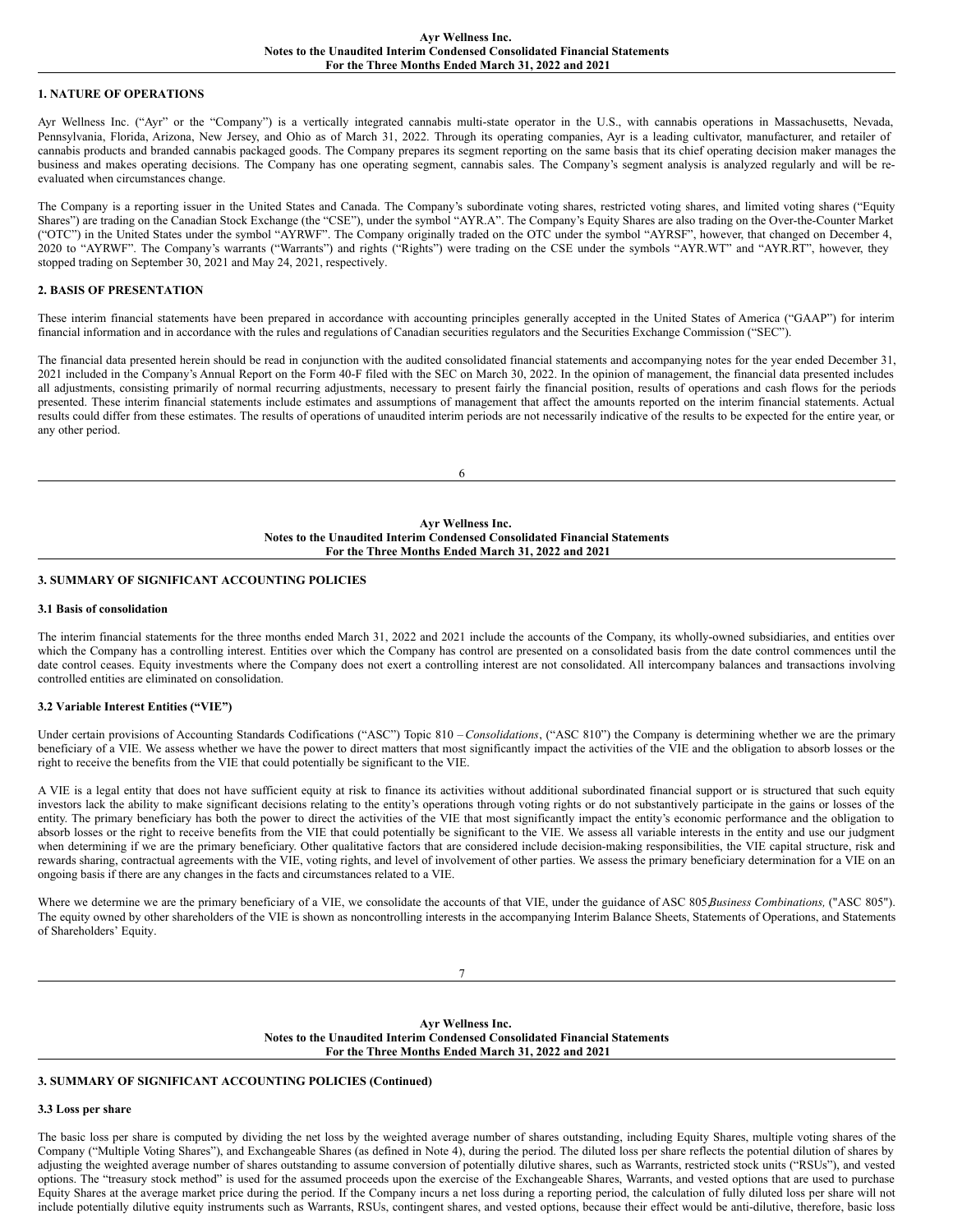per share and diluted loss per share will be the same.

|                                    | <b>Three Months Ended</b> |                |  |  |
|------------------------------------|---------------------------|----------------|--|--|
| <b>Potentially Dilutive Shares</b> | <b>March 31, 2022</b>     | March 31, 2021 |  |  |
| Warrants                           | 1,010,377                 | 6,769,212      |  |  |
| Rights                             | -                         | 45.672         |  |  |
| <b>RSUs</b>                        | 2,850,598                 | 2,961,151      |  |  |
| <b>Total</b>                       | 3,860,975                 | 9,776,035      |  |  |

### **3.4 Significant accounting judgments and estimates**

Significant estimates made by management include, but are not limited to: economic lives of leased assets; allowances for potential uncollectability of accounts receivable, provisions for inventory obsolescence; impairment assessment of goodwill and long-lived assets; depreciable lives of property, plant and equipment; useful lives of intangible assets; accruals for contingencies, including tax contingencies; valuation allowances for deferred income tax assets; estimates of fair value of identifiable assets and liabilities acquired in business combinations, including contingent consideration obligations; estimates of fair value of derivative instruments; and estimates of the fair value of stockbased payment awards.

The global pandemic outbreak of the novel strain of coronavirus ("COVID-19") has resulted in governments worldwide enacting emergency measures to combat the spread of the virus. These measures, which include the implementation of travel bans, store closures, self-imposed quarantine periods and social distancing, may cause material disruption to businesses globally resulting in an economic slowdown. COVID-19, as well as the increase in inflation and gas prices, has cast uncertainty on the assumptions used by management in making its judgments and estimates. Management has not observed any indicators of impairment to assets or a significant change in the fair value of assets due to COVID-19. The Company implemented new safety procedures in accordance with the guidance from the U.S. Centers for Disease Control and Prevention at all locations to better protect the health and safety of both employees and customers. The Company is re-assessing its response to and any potential impact of the COVID-19 pandemic on an ongoing basis.

8

**Ayr Wellness Inc. Notes to the Unaudited Interim Condensed Consolidated Financial Statements For the Three Months Ended March 31, 2022 and 2021**

### **3. SUMMARY OF SIGNIFICANT ACCOUNTING POLICIES (Continued)**

### **3.5 Change in accounting standards**

The Company is treated as an "emerging growth company" per the definition under the Jumpstart Our Business Startups Act (the "JOBS Act"). Under the JOBS Act, emerging growth companies may delay adopting new or revised accounting standards until the standards apply to private companies.

#### *Recently Issued Accounting Standards*

In June 2016, the FASB issued ASU 2016-13 Topic 326 Financial Instruments - Credit Losses: Measurement of Credit Losses on Financial Instruments which was subsequently revised by ASU 2018-19, ASU 2019-04, ASU 2019-05, ASU 2019-11, ASU 2020-02 and ASU 2020-03 ("ASU 2016-13"), which introduces a new model for assessing impairment on most financial assets. Entities will be required to use a forward-looking expected loss model, which will replace the current incurred loss model, which will result in earlier recognition of allowance for losses. ASU 2016-13 is effective for the Company's fiscal year beginning after December 15, 2021, and interim periods therein. The adoption of ASU 2016-13, on January 1, 2022, did not have a material impact on the Company's Interim Financial Statements.

In December 2019, the FASB issued ASU 2019-12 Topic 740 – *Simplifying the Accounting for Income Taxes*("ASU 2019-12"), which eliminates certain exceptions related to the approach for intraperiod tax allocation, the methodology for calculating income taxes in an interim period and the recognition of deferred tax liabilities for outside basis differences. It also clarifies and simplifies other aspects of the accounting for income taxes. ASU 2019-12 is effective for the Company's fiscal year beginning after December 15, 2021, and interim periods therein. The adoption of ASU 2019-12, on January 1, 2022, did not have a material impact on the Company's Interim Financial Statements.

In January 2020, the FASB issued ASU 2020-01 Topic 321 - Investments - Equity Securities, Topic 323 - Investments - Equity Method and Joint Ventures, and Topic 815 -*Derivatives and Hedging* (collectively "ASU 2020-01"), which is intended to clarify the interaction of the accounting for equity securities under Topic 321 and investments accounted for under the equity method of accounting in Topic 323 and the accounting for certain forward contracts and purchased options accounted for under Topic 815. ASU 2020-01 is effective for the Company's fiscal year beginning after December 15, 2021, and interim periods therein. The adoption of ASU 2020-01, on January 1, 2022, did not have a material impact on the Company's Interim Financial Statements.

In August 2020, the FASB issued ASU No. 2020-06 Subtopic 470-20 – *Debt—Debt with Conversion and Other Options* and Subtopic 815-40 *Derivatives and Hedging—* Contracts in Entity's Own Equity: Accounting for Convertible Instruments and Contracts in an Entity's Own Equity ("ASU 2020-06"), to improve financial reporting associated with accounting for convertible instruments and contracts in an entity's own equity. ASU 2020-06 is effective for the Company's fiscal year beginning after December 15, 2021, including interim periods therein. The adoption of ASU 2020-06, on January 1, 2022, did not have a material impact on the Company's Interim Financial Statements.

9

**Ayr Wellness Inc. Notes to the Unaudited Interim Condensed Consolidated Financial Statements For the Three Months Ended March 31, 2022 and 2021**

## **4. BUSINESS COMBINATIONS AND ASSET ACQUISITIONS**

Each of the acquisitions are subject to specific terms relating to the satisfaction of the purchase price by the Company and its wholly-owned subsidiaries, and incorporates payments in cash, shares, and debt as well as certain contingent considerations. The shares issued as consideration are either Equity Shares or non-voting exchangeable shares of the Company's subsidiaries ("Exchangeable Shares") that are exchangeable on a one-for-one basis into an equal number of Equity Shares of the Company. The Company treats the Exchangeable Shares as options with a value equal to a share of Equity Shares, which represents the holder's claim on the equity of the Company. The Company has presented these Exchangeable Shares as a part of shareholders' equity within these interim financial statements due to (i) the fact that they are economically equivalent to the Company's publicly traded Equity Shares (ii) the holders of the Exchangeable Shares are subject to restrictions on transfer under United States securities laws, but may dispose of the Exchangeable Shares through the CSE by exchanging them for Equity Shares of the Company. Changes in these assumptions would affect the presentation of the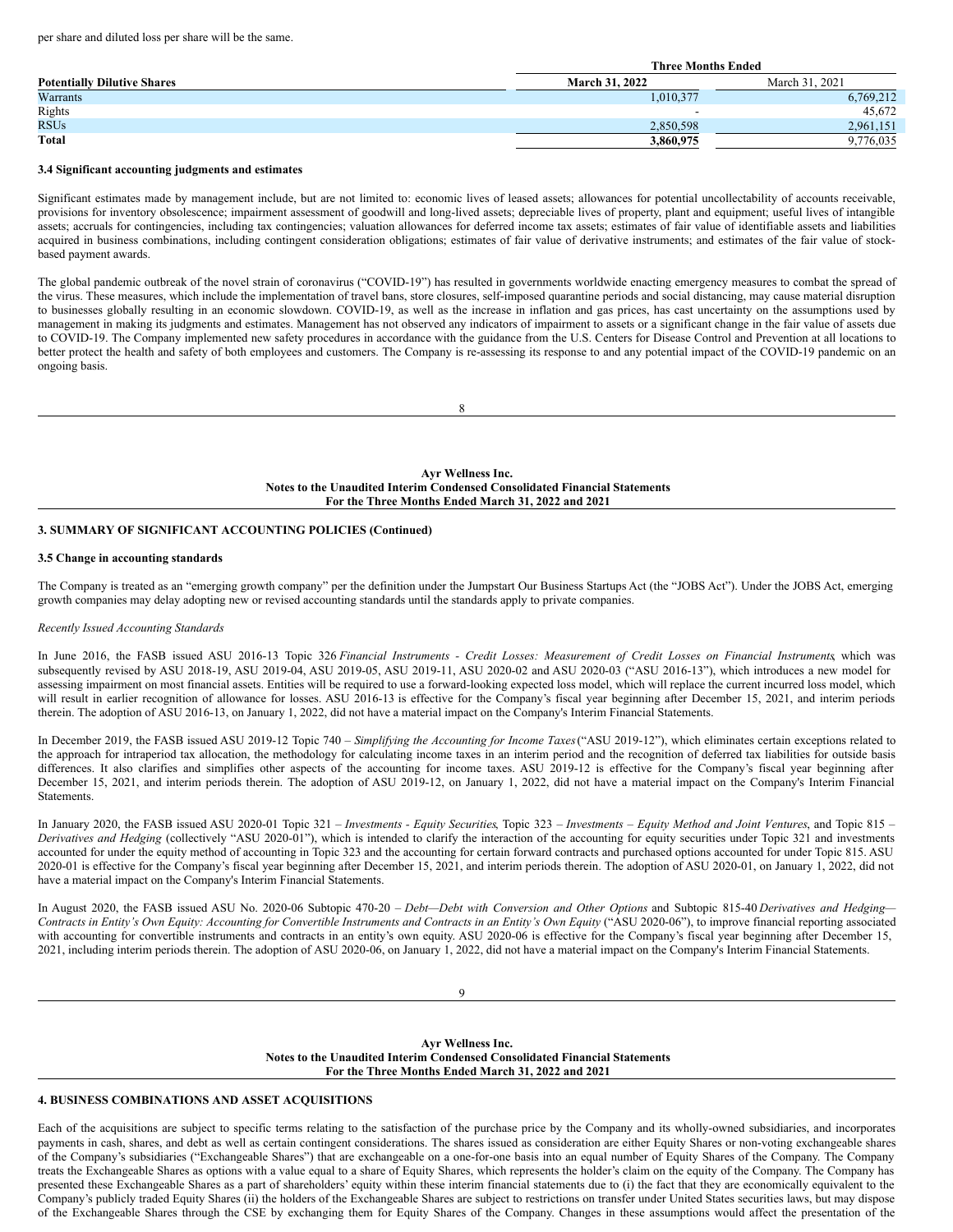Exchangeable Shares from shareholders' equity to non-controlling interests; however, there would be no impact on loss per share.

The goodwill recognized on acquisitions is attributable mainly to the expected future growth potential and expanded customer base arising as a result of the completion of the respective acquisition. Goodwill has been allocated to the reporting units corresponding to the states of the acquired businesses. None of the goodwill is expected to be deductible for income tax purposes. For further analysis on goodwill relating to business combinations, see Note 8.

The fair value considerations have been allocated to the assets acquired and liabilities assumed based on their estimated fair values at the date of acquisition. Transactions accounted for as business combinations have been accounted for in accordance with ASC 805, with the results included in the Company's net loss from the date of acquisition.

10

**Ayr Wellness Inc. Notes to the Unaudited Interim Condensed Consolidated Financial Statements For the Three Months Ended March 31, 2022 and 2021**

### **4. BUSINESS COMBINATIONS AND ASSET ACQUISITIONS (Continued)**

### 2022 First Quarter Acquisition

*Business combination*

On February 15, 2022, the Company completed its acquisition of Cultivauna, LLC ("Cultivauna") through a membership interest purchase agreement. Cultivauna has a production license in the state of Massachusetts and sells cannabis infused seltzers and water-soluble tinctures.

Final valuations of the assets acquired and liabilities assumed are not yet complete due to the inherent complexity associated with valuations and the short period of time between the acquisition date and the period end. Therefore, the purchase price allocation is preliminary and subject to adjustment on completion of the valuation process and analysis of resulting tax effects. Further changes may still be required as management works to finalize the valuation of assets acquired and liabilities assumed. Differences between these provisional estimates and the final acquisition accounting may occur and these differences could have a material impact.

The preliminary fair value of identifiable assets acquired and liabilities assumed as of the acquisition date are as follows:

|                                               | Cultivauna |
|-----------------------------------------------|------------|
|                                               | \$         |
| <b>ASSETS ACQUIRED</b>                        |            |
| Cash                                          | 1,251,446  |
| Accounts receivable                           | 470,476    |
| Inventory                                     | 1,812,250  |
| Prepaid expenses and other assets             | 37,710     |
| Intangible assets - trade name/brand          | 3,400,000  |
| Intangible assets - host community agreements | 2,100,000  |
| Property, plant, and equipment                | 2,202,485  |
| Right-of-use assets - operating               | 314,761    |
| Total assets acquired at fair value           | 11,589,128 |
|                                               |            |
| <b>LIABILITIES ASSUMED</b>                    |            |
| Trade payables                                | 23,327     |
| <b>Accrued liabilities</b>                    | 305,123    |
| Lease liabilities - operating                 | 314,761    |
| Total liabilities assumed at fair value       | 643,211    |
|                                               |            |
| Goodwill                                      | 10,674,804 |
|                                               |            |
| <b>Consideration transferred</b>              | 21,620,720 |
|                                               |            |
|                                               |            |

11

### **Ayr Wellness Inc. Notes to the Unaudited Interim Condensed Consolidated Financial Statements For the Three Months Ended March 31, 2022 and 2021**

### **4. BUSINESS COMBINATIONS AND ASSET ACQUISITIONS (Continued)**

#### **Cultivauna Business Combination**

Cultivauna, is the owner of Levia branded cannabis infused seltzers and water-soluble tinctures.

Purchase consideration was comprised of the following:

|                                 |     | <b>Shares</b> |   | <b>Fair Value</b> |
|---------------------------------|-----|---------------|---|-------------------|
| Cash                            |     |               | Φ | 11.027.105        |
| <b>Shares Issued</b>            |     | 328,715       |   | 4.482.103         |
| <b>Contingent Consideration</b> | iii |               |   | 6,111,512         |
| <b>Total</b>                    |     | 328,715       |   | 21,620,720        |

Pursuant to the terms of the Definitive Agreement ("Cultivauna Agreement"), Ayr satisfied the purchase price of \$21.6 million for Cultivauna through the following:

i. \$11.0 million of the Cultivauna purchase price in the form of cash consideration and settlement of the final working capital which is deemed immaterial;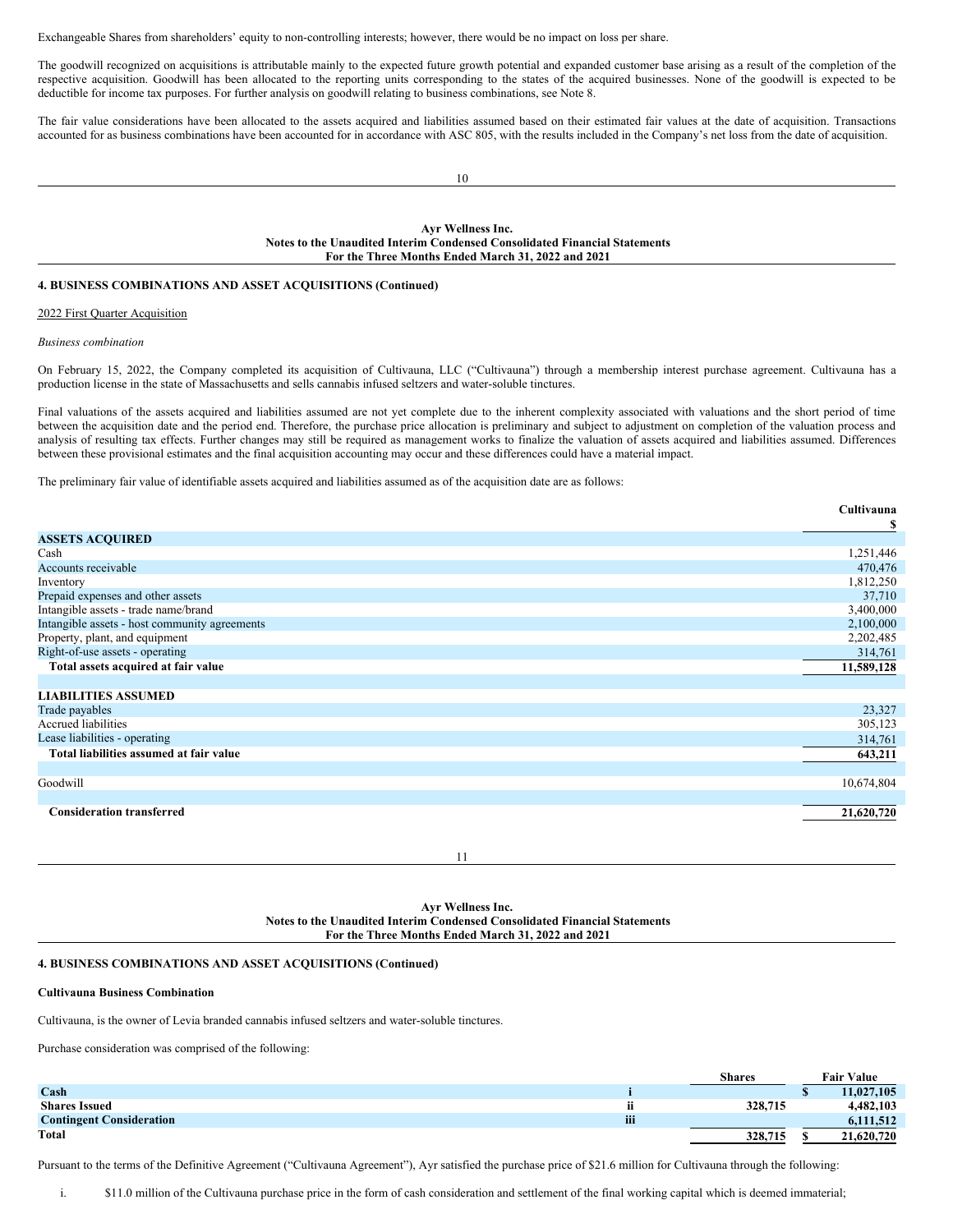- <span id="page-8-0"></span>ii. \$4.5 million of the Cultivauna purchase price in the form of 328,715 Exchangeable Shares, these shares have contractual restrictions on their ability to be sold for six to twelve months (the "Cultivauna Lock-Up Provision"). The fair value of the shares was determined by the share price at the date of acquisition and a 14.85% discount rate attributed to the contractual restrictions; and
- iii. A portion of the Cultivauna purchase price is derived from an earn-out provision through December 31, 2023, based on annualized net revenues generated during the measurement period, consisting of Exchangeable Shares, valued through a Monte-Carlo simulation, that may entitle the sellers to earn additional consideration if certain milestones are achieved, see Note 13 for more information.

### **Ayr Wellness Inc. Notes to the Unaudited Interim Condensed Consolidated Financial Statements For the Three Months Ended March 31, 2022 and 2021**

## **4. BUSINESS COMBINATIONS AND ASSET ACQUISITIONS (Continued)**

## **Supplemental Pro-Forma Information**

The consolidated unaudited pro-forma revenue and net income (loss) before taxes attributable to Liberty Health Sciences ("Liberty") and Blue Camo, LLC ("Oasis") for the period ended March 31, 2021, were \$18.2 million and (\$2.6) million, respectively, through the period from January 1, 2021 through March 31, 2021. The other supplemental pro-forma information required by ASC 805-10-50-2h for the periods ended March 31, 2022 and 2021 is not practicable.

## **5. VARIABLE INTEREST ENTITIES ("VIE")**

As of March 31, 2022, the Company has the ability to direct the activities of two entities through a management services and equity purchase agreement, as amended, and obligation to absorb losses or the right to receive benefits from the VIE; therefore, they are VIEs. As of March 31, 2022, the Company's VIEs are as follows:

On February 1, 2022, the Company entered into a Management Service Agreement ("MSA") with Tahoe Hydroponics Company, LLC ("Tahoe Hydro") and NV Green, Inc., ("NV Green"), collectively ("TH/NVG"). The acquisition is subject to customary closing conditions and regulatory approvals. At the time of the MSA approval, Ayr provided a \$3.5 million cash deposit and a working capital adjustment estimated at \$4.8 million.

The preliminary fair value of identifiable assets acquired and liabilities assumed as of the acquisition date are as follows:

|                                         | <b>Tahoe Hydro/NV Green</b> |
|-----------------------------------------|-----------------------------|
|                                         | S                           |
| <b>ASSETS ACQUIRED</b>                  |                             |
| Cash                                    | 674,886                     |
| Accounts receivable                     | 76,868                      |
| Inventory, net                          | 6,969,028                   |
| Due from related party                  | 203,594                     |
| Prepaid expenses and other assets       | 40,817                      |
| Intangible assets - trade name/brand    | 6,400,000                   |
| Property, plant, and equipment          | 2,949,755                   |
| Right-of-use assets - operating         | 157,537                     |
| Total assets acquired at fair value     | 17,472,485                  |
|                                         |                             |
| <b>LIABILITIES ASSUMED</b>              |                             |
| Trade payables                          | 373,109                     |
| <b>Accrued liabilities</b>              | 280,984                     |
| Lease liabilities - operating           | 157,537                     |
| Total liabilities assumed at fair value | 811,630                     |
|                                         |                             |
| Goodwill                                | 207,673                     |
|                                         |                             |
| <b>Purchase consideration</b>           | 16,868,528                  |
|                                         |                             |

13

### **Ayr Wellness Inc. Notes to the Unaudited Interim Condensed Consolidated Financial Statements For the Three Months Ended March 31, 2022 and 2021**

## **5. VARIABLE INTEREST ENTITIES ("VIE") (Continued)**

The following tables present the summarized financial information about the Company's consolidated VIEs that is included in the Interim Balance Sheets as of March 31, 2022 and in the Interim Statements of Operations for the three months ended March 31, 2022.

|                                                        | <b>TH/NVG</b> |
|--------------------------------------------------------|---------------|
|                                                        | ¢             |
| <b>ASSETS</b>                                          |               |
| Current assets                                         | 5,309,337     |
| Non-current assets                                     | 10,294,149    |
| <b>Total assets</b>                                    | 15,603,486    |
|                                                        |               |
| $\mathbf{v}$ , and $\mathbf{v}$ is the set of $\alpha$ |               |

**LIABILITIES** Current liabilities 229,586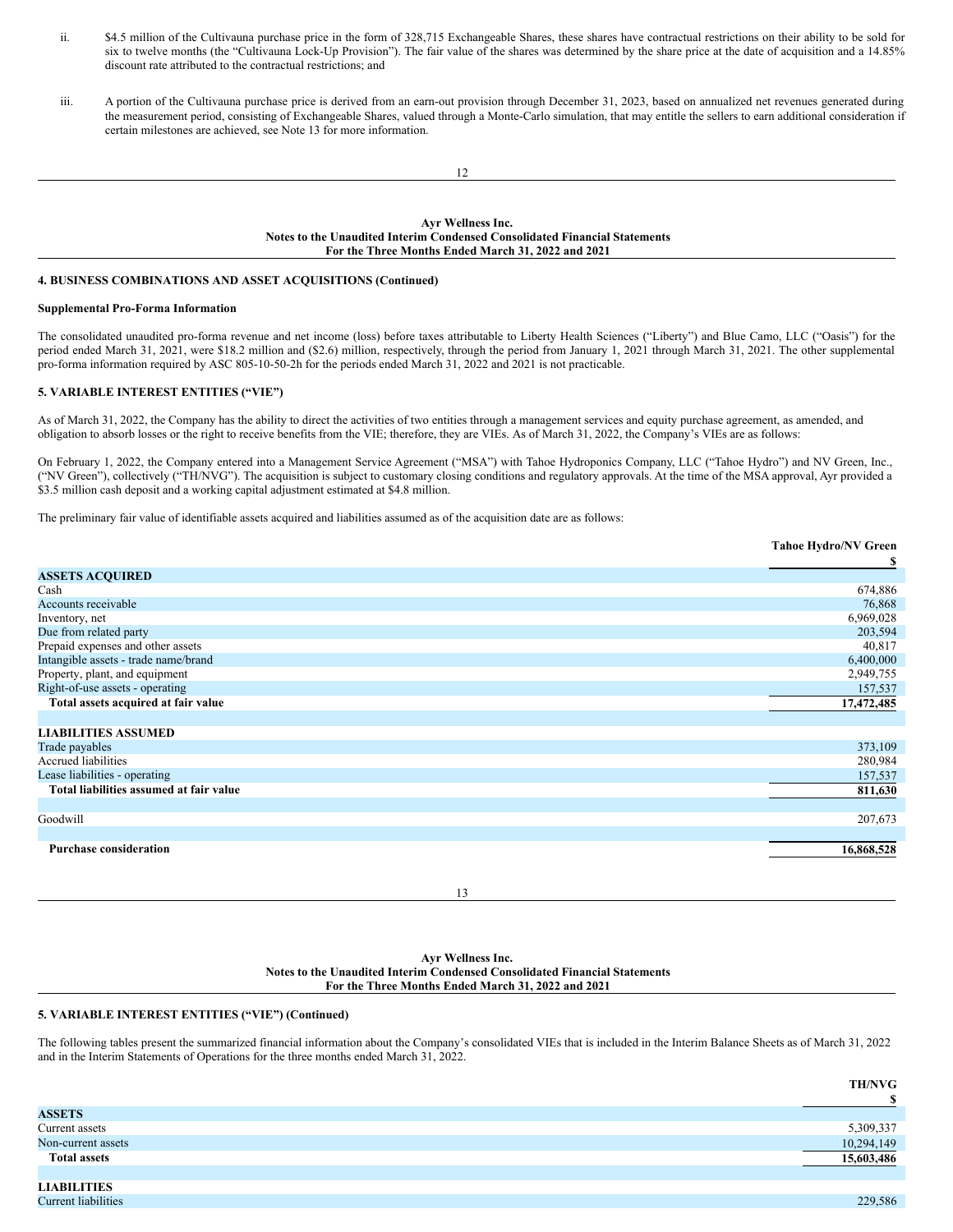| Non-current liabilities      | 122,180    |
|------------------------------|------------|
| <b>Total liabilities</b>     | 351,766    |
|                              |            |
| Equity                       | 15,251,720 |
|                              |            |
| Total liabilities and equity | 15,603,486 |

The assets of TH/NVG can only be used to settle its liabilities and there are no TH/NVG liabilities for which creditors or beneficial interest holders have recourse to the general credit of the Company.

|                                                               | <b>TH/NVG</b> |
|---------------------------------------------------------------|---------------|
|                                                               |               |
| Revenues                                                      | 538,106       |
| Net loss attributable to noncontrolling interest              | (1,616,807)   |
|                                                               | <b>TH/NVG</b> |
|                                                               |               |
| Total purchase consideration                                  | 16,868,528    |
| Working capital adjustment presented as consideration payable | 4,849,180     |
| Noncontrolling interest at February 1, 2022                   | 12,019,348    |
| Net loss during the period                                    | (1,616,807)   |
| Noncontrolling interest at March 31, 2022                     | 10,402,541    |
|                                                               |               |

14

**Ayr Wellness Inc. Notes to the Unaudited Interim Condensed Consolidated Financial Statements For the Three Months Ended March 31, 2022 and 2021**

## **6. INVENTORY**

The Company's inventory includes the following:

|                                                                                | <b>March 31, 2022</b> |  | December 31, 2021 |
|--------------------------------------------------------------------------------|-----------------------|--|-------------------|
| Materials, supplies, and packaging                                             | 13,020,367            |  | 12,805,219        |
| Work in process                                                                | 63.773.986            |  | 56,857,874        |
| Finished goods                                                                 | 21.385.054            |  | 23, 125, 175      |
| Incremental costs to acquire cannabis inventory in a business combination, net | 2.969.036             |  | 574.717           |
| <b>Total inventory</b>                                                         | 101.148.443           |  | 93, 362, 985      |

Inventory reserve on finished goods as of March 31, 2022, and December 31, 2021, was \$2,239,903 and \$2,267,192, respectively.

Amount of inventory included in cost of goods sold during the three months ended March 31, 2022 and 2021, was \$55,143,799 and\$25,337,104, respectively. There were no inventory write-downs taken during the periods ended.

For the three months ended March 31, 2022 and 2021, \$2,518,636 and \$5,792,389, respectively, of expenses relating to the incremental costs to acquire cannabis inventory in a business combination is recognized in cost of sales on the Interim Statements of Operations. This relates to the one-time adjustment of cannabis inventory from acquiree historical cost to fair value as part of the purchase price allocation.

## **7. PROPERTY, PLANT, AND EQUIPMENT**

As of March 31, 2022 and December 31, 2021, property, plant and equipment, net consisted of the following:

|                                          | <b>March 31, 2022</b> | December 31, 2021 |
|------------------------------------------|-----------------------|-------------------|
| Furniture and equipment                  | 30,687,371            | 26, 311, 197      |
| Auto and trucks                          | 1.597.799             | 1.021.291         |
| <b>Buildings</b>                         | 65,102,368            | 65,819,860        |
| Leasehold improvements                   | 94,457,359            | 78,282,477        |
| Land                                     | 17,891,960            | 17,891,963        |
| Construction in progress                 | 108,076,005           | 95,853,330        |
| Total                                    | 317,812,862           | 285,180,118       |
| Less: Accumulated depreciation           | 12,891,622            | 9,957,952         |
| Total property, plant and equipment, net | 304,921,240           | 275, 222, 166     |

# **8. GOODWILL AND INTANGIBLE ASSETS**

# **Goodwill**

There were no indicators of impairment during the periods presented. As of March 31, 2022, and December 31, 2021, the Company's goodwill is as follows:

|                                               | Total       |
|-----------------------------------------------|-------------|
| As of January 1, 2021                         | 57,963,360  |
| Acquired through business combinations        | 171.946.202 |
| As of December 31, 2021                       | 229,909,562 |
| Acquired through business combination and VIE | 10.882,477  |
| <b>As of March 31, 2022</b>                   | 240,792,038 |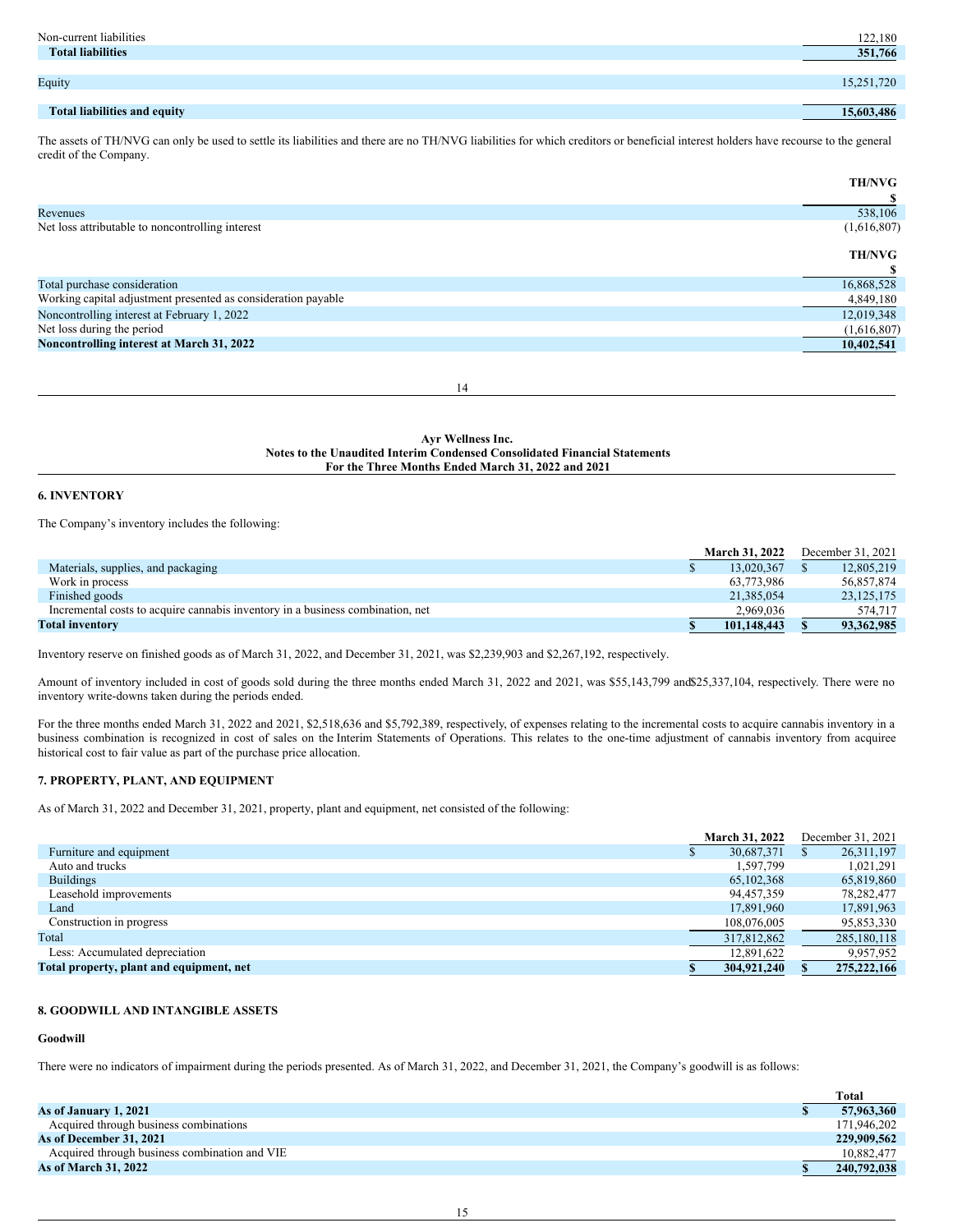### **8. GOODWILL AND INTANGIBLE ASSETS (Continued)**

### **Intangible Assets**

Amortization expense is recorded within cost of goods sold and operating expenses. The amount in cost of goods sold for the three months ended March 31, 2022 and 2021, was \$4,864,593 and \$1,505,702, respectively. The following table represents intangible assets:

|                           | Licenses/Permits_ | Right-to-use<br>licenses | <b>Host community</b><br>agreements | Trade name /<br>brand |             |
|---------------------------|-------------------|--------------------------|-------------------------------------|-----------------------|-------------|
| Useful life $#$ of years) |                   |                          |                                     |                       | Total       |
| Net book value            |                   |                          |                                     |                       |             |
| As of January 1, 2021     | 94,620,386        | 124,851,470              | 31.261.649                          | 1.624.172             | 252,357,677 |
| As of December 31, 2021   | 935.265.386       | 12.592.250               | 29.911.649                          | 1,146,172             | 978,915,457 |
| As of March 31, 2022      | 918.668.157       | 18,700,222               | 31,399,982                          | 4,398,339             | 973,166,700 |

The anticipated amortization expense over the next five years is as follows:

| ،mor<br>*tīzatīon | 2022     | $202^{\circ}$ | 202         | $202^t$        | 2026               | 2027<br>ano<br>bevond |  |
|-------------------|----------|---------------|-------------|----------------|--------------------|-----------------------|--|
| <b>Expense</b>    | 020<br>Æ | $F_{0}$       | ----<br>70. | $F_{0}$<br>70. | $\sim$<br>70.<br>. | $\sim$ $\sim$<br>ሰሥ   |  |

## **9. RIGHT-OF-USE ASSETS & LEASE LIABILITIES**

Information related to operating and finance leases is as follows:

|                                       | <b>March 31, 2022</b>   |                       | March 31.               | . 2021                              |  |
|---------------------------------------|-------------------------|-----------------------|-------------------------|-------------------------------------|--|
|                                       | <b>Operating Leases</b> | <b>Finance Leases</b> | <b>Operating Leases</b> | <b>Finance Leases</b>               |  |
| Weighted average discount rate        | 12.06%                  | $9.70\%$              | $13.92\%$               | 12.32%                              |  |
| Weighted average remaining lease term | 13.42 yrs               | $2.67$ yrs            | 11.35 yrs               | $39 \text{ vrs}$<br>$\cup$ . $\cup$ |  |

The maturity of the contractual undiscounted lease liabilities as of March 31, 2022, are as follows:

|                                               | <b>Operating Leases</b> |              | <b>Finance Leases</b> |             | <b>Total</b>    |
|-----------------------------------------------|-------------------------|--------------|-----------------------|-------------|-----------------|
| 2022                                          |                         | 13,754,073   |                       | 5,071,581   | 18,825,654      |
| 2023                                          |                         | 18,500,473   |                       | 6,782,276   | 25, 282, 749    |
| 2024                                          |                         | 17,943,119   |                       | 5,292,297   | 23, 235, 416    |
| 2025                                          |                         | 17,278,435   |                       | 646,009     | 17.924.444      |
| 2026                                          |                         | 16,409,855   |                       | 44.961      | 16,454,816      |
| 2027 and beyond                               |                         | 119,412,018  |                       | 790         | 119,412,808     |
| <b>Total undiscounted lease liabilities</b>   |                         | 203,297,973  |                       | 17,837,914  | 221, 135, 887   |
| Impact of discounting                         |                         | (99,675,190) |                       | (2,029,647) | (101, 704, 837) |
| Total present value of minimum lease payments |                         | 103,622,783  |                       | 15,808,267  | 119,431,050     |

Payments related to capitalized leases during the three months ended March 31, 2022 and 2021, are as follows:

|                                               | <b>Three Months Ended</b> |   |                |
|-----------------------------------------------|---------------------------|---|----------------|
|                                               | <b>March 31, 2022</b>     |   | March 31, 2021 |
| Lease liabilities - operating                 |                           |   |                |
| Lease liabilities - operating expense, COGS   | 1.763.604                 | S | 571,714        |
| Lease liabilities - operating expense, G&A    | 3.116.422                 |   | 1,064,438      |
| Lease liabilities - finance                   |                           |   |                |
| Amortization of right-of-use assets, COGS     | 614,716                   |   | 70,761         |
| Amortization of right-of-use assets, G&A      | 42,989                    |   | 1.076          |
| Interest on lease liabilities - finance, COGS | 339.441                   |   | 35,812         |
| Interest on lease liabilities - finance, G&A  | 14,196                    |   | 524            |
| <b>Total lease expense</b>                    | 5,891,368                 |   | 1,744,325      |

16

### **Ayr Wellness Inc. Notes to the Unaudited Interim Condensed Consolidated Financial Statements For the Three Months Ended March 31, 2022 and 2021**

## **10. RELATED PARTY TRANSACTIONS AND BALANCES**

Related parties are defined as management and members of the Company and/or members of their immediate family and/or other companies and/or entities in which a board member or senior officer is a principal owner or senior executive. Other than disclosed elsewhere in the interim financial statements, related party transactions and balances are as follows:

Mercer Park, L.P., a company owned by an executive of Ayr, entered into a management agreement with the Company dated May 24, 2019. The management fee is paid monthly and varies based on actual costs incurred by the related entity when providing the Company administrative support, management services, office space, and utilities. In addition, the management fees pay other corporate or centralized expenses based on actual cost, including but not limited to legal and professional fees, software, and insurance. The agreement is a month-to-month arrangement.

As of March 31, 2022, and December 31, 2021, \$1,457,382 and \$934,683 was included in prepaid expenses, a majority of which is for a letter of credit for an operating lease.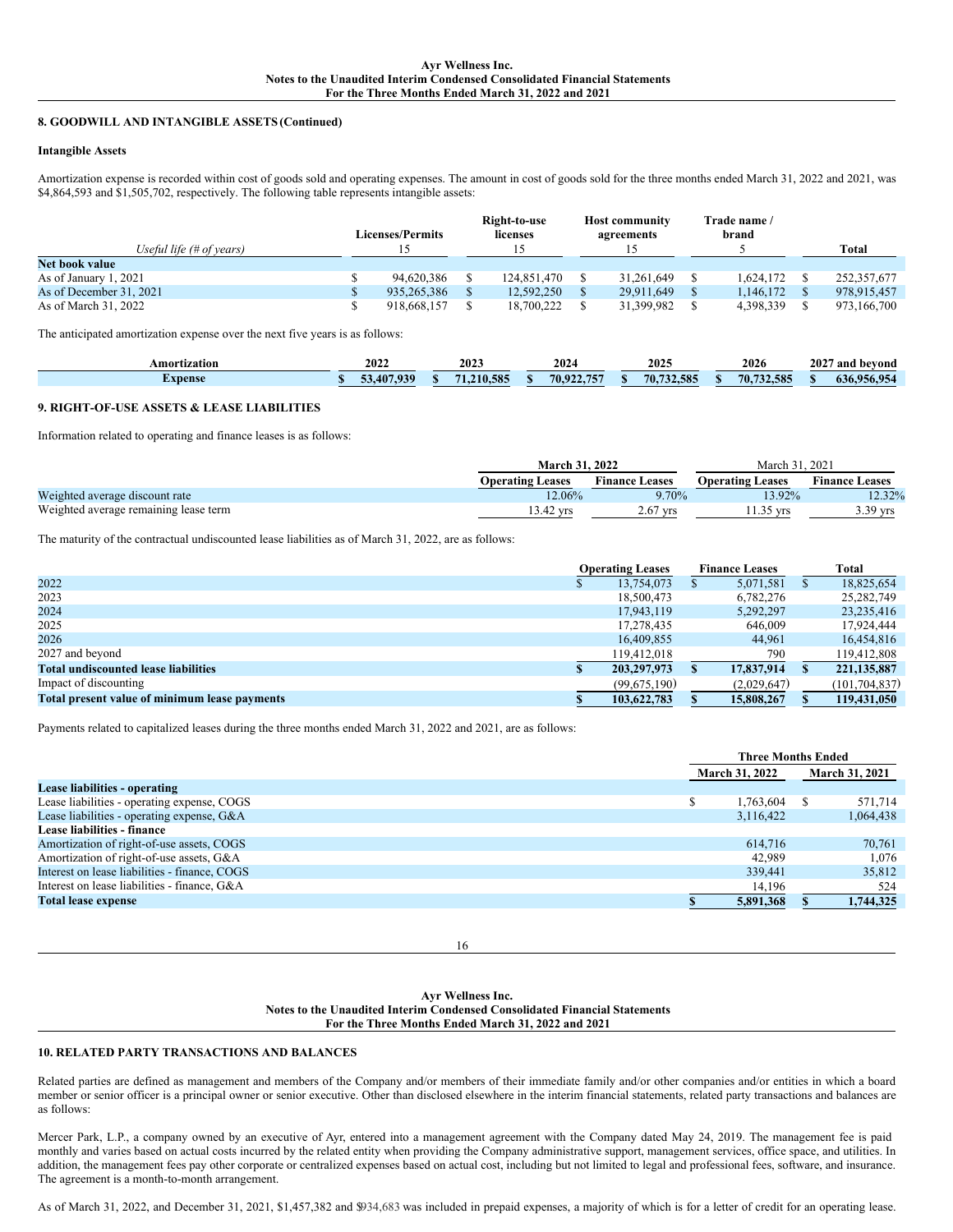Lease fees during the three months ended March 31, 2022, of \$215,312 (2021: \$115,575) included in operating lease. As of March 31, 2021, included in general and administrative expenses were management fees of \$1,787,073. There are no management fees in the current period as all management fee services were transferred to wholly owned subsidiaries of the Company.

During the three months ended March 31, 2022, the Company incurred fees from a company partially owned by a board member of Ayr. The total incurred fees were \$13,500 (2021: \$25,500) of office expenses, \$174,883 (2021: \$160,311) of development fees, \$226,500 (2021: \$150,000) of rental fees, and \$47,956 (2021: \$66,546) of interest expense. Additionally, the board member was issued 50,000 equity shares, valued at \$707,129 on the grant date, related to a consulting agreement with the Company for services rendered for the period ended March 31, 2022.

Refer to Notes 11 and 14 for additional information regarding the debts payable to related parties and non-cash stock-based compensation plan, respectively, for the three months ended March 31, 2022 and 2021.

17

## **11. DEBTS PAYABLE & SENIOR SECURED NOTES**

### **Ayr Wellness Inc. Notes to the Unaudited Interim Condensed Consolidated Financial Statements For the Three Months Ended March 31, 2022 and 2021**

#### **Senior Secured Notes**

On November 12, 2021, the Company completed a private placement offering of approximately \$133 million aggregate principal amount of secured promissory notes at a premium price of \$1,070 per \$1,000, resulting in approximately \$147 million of proceeds due December 2024. The notes are considered additional notes under the indenture governing the Company's existing notes which were entered into on December 10, 2020 ("December 2020 Notes"). The resulting yield-to-maturity is 9.8%.

|                                                                                     | <b>Senior secured notes</b> |
|-------------------------------------------------------------------------------------|-----------------------------|
| As of January 1, 2021                                                               | 103,652,963                 |
| Debt issuance costs                                                                 | (2,142,242)                 |
| Debt issuance costs amortized                                                       | 1,744,520                   |
| Senior Secured Notes issued                                                         | 133,250,000                 |
| Senior Secured Notes premium                                                        | 9,304,957                   |
| Senior Secured Notes premium amortized                                              | (402, 376)                  |
| As of December 31, 2021                                                             | 245,407,822                 |
| Debt issuance costs amortized                                                       | 572,842                     |
| Senior Secured Notes premium amortized                                              | (754, 456)                  |
| Total senior secured notes payable as of March 31, 2022                             | 245,226,208                 |
| Total accrued interest payable related to senior secured notes as of March 31, 2022 | 7.601.562                   |

#### **Debt Payable**

|                                                                              |   | Debts payable |
|------------------------------------------------------------------------------|---|---------------|
| As of January 1, 2021                                                        | ъ | 62,232,581    |
| Discounted as of January 31, 2021                                            |   | 1,279,819     |
| Incurred through combinations and acquisitions                               |   | 87,474,904    |
| Converted to equity                                                          |   | (7,429,389)   |
| Less: repayment                                                              |   | (8,749,327)   |
| Less: discounted to fair value                                               |   | (950, 977)    |
| As of December 31, 2021                                                      |   | 133,857,611   |
| Discounted as of December 31, 2021                                           |   | 950,977       |
| Incurred through earn-out provision                                          |   | 14,934,040    |
| Debt Issued                                                                  |   | 26,200,000    |
| Less: repayment                                                              |   | (2,080,862)   |
| Total debts payable, undiscounted as of March 31, 2022                       |   | 173,861,766   |
| Less: discounted to fair value                                               |   | (870, 988)    |
| Total debts payable as of March 31, 2022                                     |   | 172,990,778   |
| Total accrued interest payable related to debts payable as of March 31, 2022 |   | 5,799,176     |

The details of debts payable were as follows:

|                                      | <b>March 31, 2022</b> |            |  |                        |  |                   |  |
|--------------------------------------|-----------------------|------------|--|------------------------|--|-------------------|--|
|                                      | Related party debt    |            |  | Non-related party debt |  | <b>Total debt</b> |  |
| Principal payments                   |                       | 25,880,089 |  | 147,981,677            |  | 173,861,766       |  |
| Less: current portion                |                       | 2.202.969  |  | 5.697.622              |  | 7,900,591         |  |
| Total non-current debt, undiscounted |                       | 23,677,120 |  | 142,284,055            |  | 165,961,175       |  |
| Less: discount to fair value         |                       |            |  | (870,988)              |  | (870,988)         |  |
| Total non-current debt               |                       | 23.677.120 |  | 141,413,067            |  | 165,090,187       |  |

**Ayr Wellness Inc. Notes to the Unaudited Interim Condensed Consolidated Financial Statements For the Three Months Ended March 31, 2022 and 2021**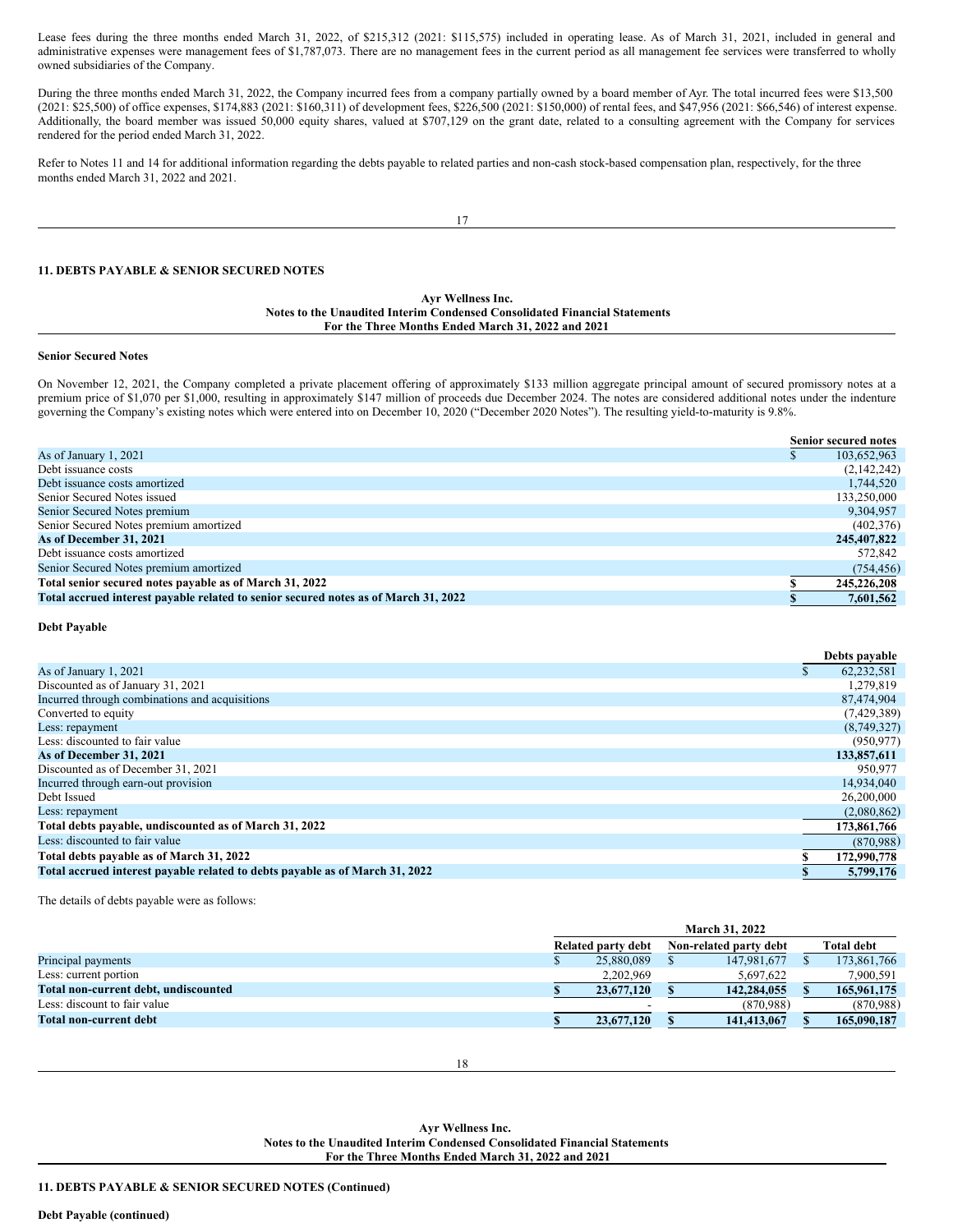The following table presents the future debt obligation as of March 31, 2022:

#### **Future debt obligations (per year)**

| 2022                          | 6,373,711   |
|-------------------------------|-------------|
| 2023                          | 21,108,376  |
| 2024                          | 90,356,026  |
| 2025                          | 32,082,079  |
| 2026 and beyond               | 23,941,574  |
| <b>Total debt obligations</b> | 173,861,766 |

As part of the business combinations and asset acquisitions, the Company issued and assumed notes with related and non-related parties. The related party notes are considered part of the purchase price to the former shareholders of the acquired businesses. As a result of the combinations and acquisitions, several of these individual shareholders are now considered related parties of the Company across various roles including directors, officers, and shareholders.

On March 28, 2022, the Company amended a non-related party note of \$2.5 million that was assumed during the acquisition of Washoe. The loan was amended to extend the maturity date an additional year, while the payment terms and interest rate remained the same. Under ASC 470, this was considered to be a debt modification.

On March 17, 2022, the Company entered into a loan agreement with a community bank for total proceeds of \$26.2 million, net of financing costs of \$0.3 million, with a 4.625% annual interest rate. The loan is secured with a first mortgage lien on certain real property in Massachusetts and matures five years from the date of the agreement, with an option to extend for an additional five years.

On March 1, 2022, pursuant to the PA Natural Medicine, LLC ("PA Natural") Agreement, the Company issued non-related party promissory notes in the amount of \$14.9 million. The notes are secured by all the assets and a pledge of the Company's membership interests in PA Natural. The notes mature three years from the date of the agreement with an 8% annual interest rate.

Interest expense associated with related party debt payable for the periods ended March 31, 2022 and 2021, was \$391,463 and \$462,044, respectively.

### **12. SHARE CAPITAL**

The following activity occurred during the three months ended March 31, 2022:

- 5,000 Equity Shares were repurchased and cancelled, and 77,000 Equity Shares were repurchased and held as a result of the Company's stock repurchase program.
- In relation to the exercise of 543,837 RSUs, 291,902 Equity Shares were issued due to net settlement.
	- o Through the three months ended March 31, 2022, 19,633 shares were forfeited.
- 33,147 Equity Shares were issued in connection with options exercised.
- 1,029,499 Equity Shares were issued in connection with the earn-out provision related to the acquisition of PA Naturals.
- 328,715 Exchangeable Shares were issued in connection with the Q1 2022 Acquisition.
- 50,000 Equity Shares were issued to a related party, refer to Note 10.

| ٦<br>۰.<br>۰.<br>۰,<br>٧ |
|--------------------------|

### **Ayr Wellness Inc. Notes to the Unaudited Interim Condensed Consolidated Financial Statements For the Three Months Ended March 31, 2022 and 2021**

### **12. SHARE CAPITAL (Continued)**

#### *Warrants*

The average remaining life of Warrants is 2.2 years with an aggregate intrinsic value of \$12.4 million. The number of Warrants outstanding as of March 31, 2022 and December 31, 2021 is:

|                                            | <b>Number</b> | Amount      |
|--------------------------------------------|---------------|-------------|
| <b>Balance as of January 1, 2021</b>       | 10,486,412    | 6.515.753   |
| <b>Exercise of Warrants</b>                | (7,555,130)   | (4,694,395) |
| Forfeitures of Warrants, due to expiration | (57, 224)     | (35, 556)   |
| Balance as of December 31, 2021            | 2,874,058     | 1,785,802   |
| No activity                                |               |             |
| Balance as of March 31, 2022               | 2,874,058     | 1.785.802   |

### **13. DERIVATIVE LIABILITIES**

### **Purchase Consideration and Contingent Consideration**

The earn-out provision related to the acquisition of Sira Naturals, Inc. ("Sira") is measured at fair value by taking a probability-weighted average of possible outcomes, as estimated by management, and discounting the payment to a present value. As of March 31, 2022 and December 31, 2021, the fair value was \$25.9 million and \$25.3 million, respectively.

The earn-out provisions related to the acquisitions of Oasis, GSD NJ, LLC ("GSD"), PA Natural, and Cultivauna are measured at fair value based on unobservable inputs and is considered a Level 3 measurement. The provision uses a Monte-Carlo simulation to estimate the fair value through the end of the earn-out period based on the Company's share price at the acquisition date and other inputs based on other observable market data.

As of March 31, 2022, the fair value of Oasis, GSD, and Cultivauna earn-out provisions were \$0.1 million, \$92.8 million, and \$6.1 million, respectively. As of December 31, 2021, the fair value of Oasis, GSD, and PA Natural's earn-out provisions were \$28.7 million, \$91.7 million, and \$39.9 million, respectively.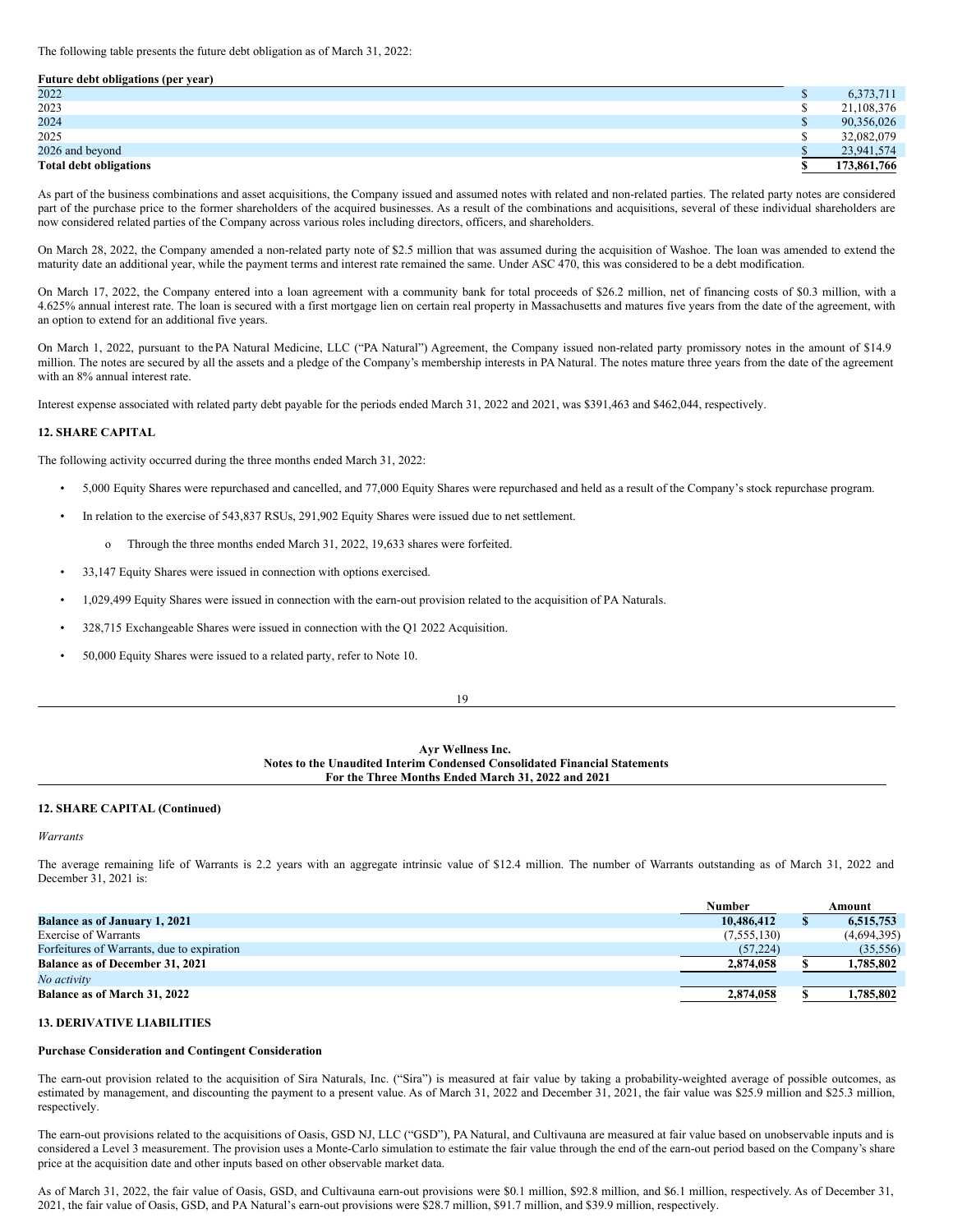During the period ended March 31, 2022, the Company paid and settled its earn-out provision related to the PA Naturals acquisition. Ayr paid \$10.0 million of cash, issued \$14.9 million of promissory notes, and issued \$11.7 million of Equity Shares, and recognized a gain during the period of \$3.2 million on the change in fair value of the contingent consideration obligation.

The fair value adjustment relating to derivative liabilities has been reflected in the Interim Statements of Operations under "Fair value gain (loss) on financial liabilities" as detailed below:

|                                                            |                       | <b>Three Months Ended</b> |
|------------------------------------------------------------|-----------------------|---------------------------|
|                                                            | <b>March 31, 2022</b> | <b>March 31, 2021</b>     |
| Gain (loss) from FV adjustment on contingent consideration | 26,892,718            | (546, 010)                |
| Gain from settlement of contingent consideration           | 3.186.236             |                           |
| Total                                                      | 30.078.954            | (546.010)                 |
|                                                            |                       |                           |

20

### **Ayr Wellness Inc. Notes to the Unaudited Interim Condensed Consolidated Financial Statements For the Three Months Ended March 31, 2022 and 2021**

## **14. STOCK-BASED COMPENSATION**

The Company has adopted an Equity Incentive Plan ("the Plan"), as amended on May 2, 2021, which allows the Company to compensate qualifying plan participants through stock-based arrangements and provide them with opportunities for stock ownership in the Company, thereby aligning the interests of such persons with the Company's shareholders. Under the Plan, the Company may grant stock options, RSUs, performance compensation awards, and unrestricted stock bonuses or purchases.

In addition, CSAC Acquisition Inc. established a Restricted Stock Plan (the "AcquisitionCo Plan") to facilitate the granting of restricted Exchangeable Shares. Any shares issued under the AcquisitionCo Plan will reduce the number of Equity Shares that may be awarded under the Equity Incentive Plan on a one-for-one basis.

The stock-based compensation expense is based on either the Company's share price for service-based conditions or the Company's share price fair value on the date of the grant. The RSUs vest over a one to four-year period, based on service, market, and/or performance conditions. During the periods ended March 31, 2022, and December 31, 2021, the Company recognized stock-based compensation relating to the granting of RSUs in the current and prior periods, except for the performance based RSUs as they did not meet the probable threshold.

During the three months ended March 31, 2022, 543,837, of which 291,902 were issued due to net settlement, Equity Shares vested. The result of the net settlement was 251,935 Equity Shares were withheld with a total value of \$3.9 million to pay income taxes on behalf of the grantees. The average remaining life of unvested RSUs is one year with an expected expense over the next 12 months of \$37.8 million, with an aggregate intrinsic value of \$99.5 million using the stock price as of March 31, 2022.

|                                                         |               |               | <b>Weighted Average</b><br><b>Grant Date Fair</b> |
|---------------------------------------------------------|---------------|---------------|---------------------------------------------------|
|                                                         | <b>Number</b> |               | Value                                             |
| RSUs outstanding and nonvested, as of January 1, 2021   | 4.235.150     | Ъ.            | 16.63                                             |
| Granted                                                 | 5,781,031     | S.            | 17.79                                             |
| Vested                                                  | (1,916,045)   | <sup>\$</sup> | (18.44)                                           |
| RSUs outstanding and nonvested, as of December 31, 2021 | 8,100,136     | S             | 18.83                                             |
| Granted                                                 | 208,150       | <sup>\$</sup> | 12.45                                             |
| Vested                                                  | (543, 837)    | S             | 26.86                                             |
| Forfeited                                               | (19, 633)     |               | 25.34                                             |
| RSUs outstanding and nonvested, as of March 31, 2022    | 7,744,816     | S             | 16.13                                             |

21

### **Ayr Wellness Inc. Notes to the Unaudited Interim Condensed Consolidated Financial Statements For the Three Months Ended March 31, 2022 and 2021**

## **14. STOCK-BASED COMPENSATION (Continued)**

*Options*

As part of the Liberty acquisition, the Company issued replacement options to certain employees of Liberty who became employees of the Company and recorded additional paid-in capital of \$4,452,917 in relation to 248,412 options, which were fully vested as of the date of acquisition. The range of exercise price is between \$8.47 and \$23.66. The estimated remaining life of the options is approximately one year with an aggregate intrinsic value of \$0.3 million.

|                                        | <b>Number of options</b> | <b>Weighted Average</b><br><b>Fair Value</b> |
|----------------------------------------|--------------------------|----------------------------------------------|
| <b>Balance as of January 1, 2021</b>   | $\sim$                   |                                              |
| Replacement options issued             | 248,412                  | 17.93                                        |
| Options exercised                      | (37,234)                 | 17.93                                        |
| Options sold to cover income taxes     | (13, 347)                | 17.93                                        |
| <b>Balance as of December 31, 2021</b> | 197,831                  | 17.93                                        |
| Options exercised                      | (33, 147)                | 17.93                                        |
| <b>Balance as of March 31, 2022</b>    | 164,684                  | 17.93                                        |

## **15. COMMITMENTS AND CONTINGENCIES**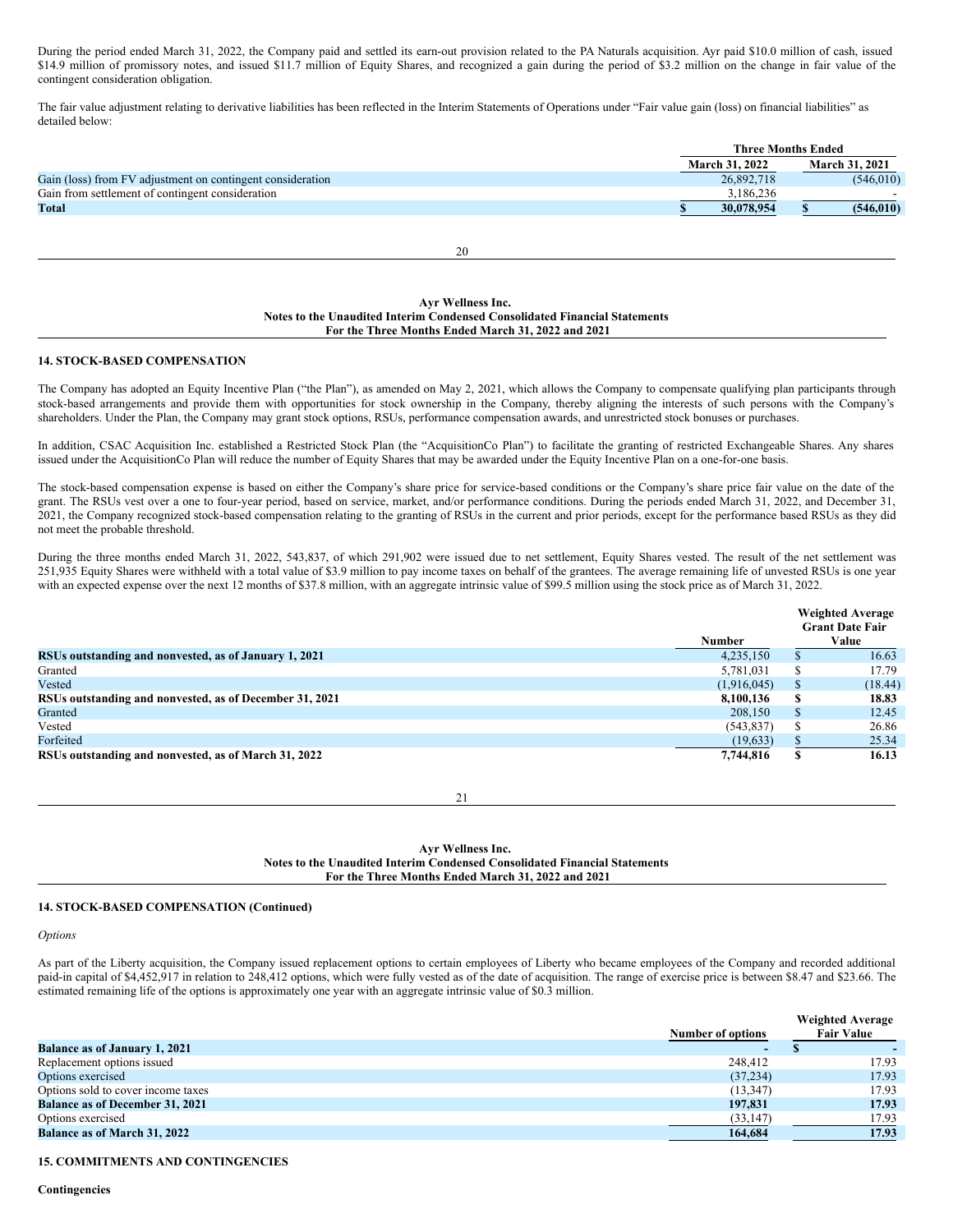The Company's operations are subject to a variety of local and state governmental regulations. Failure to comply with one or more of those regulations could result in fines, restrictions on its operations, or losses of permits and/or licenses that could result in the Company ceasing operations. While management of the Company believes that the Company is in compliance, in all material respects, with applicable local and state governmental regulations as of March 31, 2022, cannabis regulations continue to evolve and are subject to differing interpretations. As a result, the Company may be subject to regulatory fines, penalties, or restrictions in the future.

### **Claims and Litigation**

From time to time, the Company may be involved in litigation relating to claims arising out of operations in the normal course of business. As of March 31, 2022, there were no material pending or threatened lawsuits that could be reasonably expected to have a material effect on the results of the Company's operations. There are also no proceedings in which any of the Company's directors, officers or affiliates are an adverse party or have a material interest adverse to the Company's interest.

#### **Construction Commitments**

As of March 31, 2022, the Company had \$27 million of contractual commitments to contractors on work being performed.

 $22$ 

#### **Ayr Wellness Inc. Notes to the Unaudited Interim Condensed Consolidated Financial Statements For the Three Months Ended March 31, 2022 and 2021**

#### **16. FINANCIAL RISK FACTORS**

#### *(a) Fair value*

• Level 1 inputs are quoted prices in active markets for identical assets or liabilities at the measurement date.

• Level 2 inputs are observable inputs other than quoted prices included within Level 1, such as quoted prices for similar assets or liabilities in active markets, quoted prices for identical assets or liabilities in markets that are not active, or other inputs that are observable directly or indirectly.

• Level 3 inputs are unobservable inputs for the asset or liability that reflect the reporting entity's own assumptions and are not based on observable market data.

There were no transfers between levels in the hierarchy during the three months ended March 31, 2022 and 2021. For financial assets and liabilities not measured at fair value, their carrying value is considered to approximate fair value due to their market terms.

The carrying values of cash, deposits, accounts receivable, trade payables, accrued liabilities, accrued interest payable, and purchase consideration payable approximate their fair values because of the short-term nature of these financial instruments. Long-term debt is recorded at amortized cost.

The following table summarizes the fair value hierarchy for the Company's financial assets and liabilities that are re-measured at their fair values periodically:

| <b>March 31, 2022</b>        | <b>Level 1</b> |        | <b>Level 2</b> |        | Level 3     |   | <b>Total</b> |  |
|------------------------------|----------------|--------|----------------|--------|-------------|---|--------------|--|
| <b>Financial Liabilities</b> |                |        |                |        |             |   |              |  |
| Contingent consideration     |                | $\sim$ |                | $\sim$ | 124,872,644 |   | 124,872,644  |  |
|                              |                |        |                |        |             |   |              |  |
| <b>December 31, 2021</b>     |                |        |                |        |             |   |              |  |
| <b>Financial Liabilities</b> |                |        |                |        |             |   |              |  |
| Contingent consideration     |                | $\sim$ |                | $\sim$ | 185,521,950 | S | 185,521,950  |  |

The following table summarizes the inputs used at the initial and subsequent measurement dates to value the contingent consideration in the table above:

| <b>Equity Volatility</b> | $55.65 - 57.80\%$ |
|--------------------------|-------------------|
| Revenue Volatility       | $20.5 - 23.96\%$  |
| Risk-free rate           | $1.51 - 1.78\%$   |
| Revenue Risk Premium     | $6.77 - 9.61\%$   |
| Credit Risk Rate         | $10.50\%$         |
| Discount Rate            | 8.40%             |

#### *(b) Credit risk*

Credit risk is the risk of unexpected loss if a customer or third party to a financial instrument fails to meet its contractual obligations. Financial instruments which potentially subject the Company to concentrations of credit risk consist of cash, deposits, and accounts receivable. As of March 31, 2022, and December 31, 2021, substantially all of cash is estimated to be exposed to credit risks. The components of accounts receivable as of March 31, 2022, and December 31, 2021, were:

|                                  | 31-90 days<br>$0-30$ days<br>Over 90 days |  |           |  | <b>Total</b> |           |
|----------------------------------|-------------------------------------------|--|-----------|--|--------------|-----------|
| Balance, as of March 31, 2022    | 3.666.902                                 |  | 2.306.052 |  | .819.307     | 7.792.261 |
| Balance, as of December 31, 2021 | 4.940.734                                 |  | .649.187  |  | 822.985      | 7,412,906 |

23

**Ayr Wellness Inc. Notes to the Unaudited Interim Condensed Consolidated Financial Statements For the Three Months Ended March 31, 2022 and 2021**

## **16. FINANCIAL RISK FACTORS (Continued)**

## *(c) Liquidity risk*

Liquidity risk is the risk that the Company is unable to generate or obtain sufficient cash in a cost-effective manner to fund its obligations as they come due. The Company's approach to managing liquidity risk is to ensure that it will have sufficient liquidity to meet liabilities when due. The Company manages liquidity risk through maintaining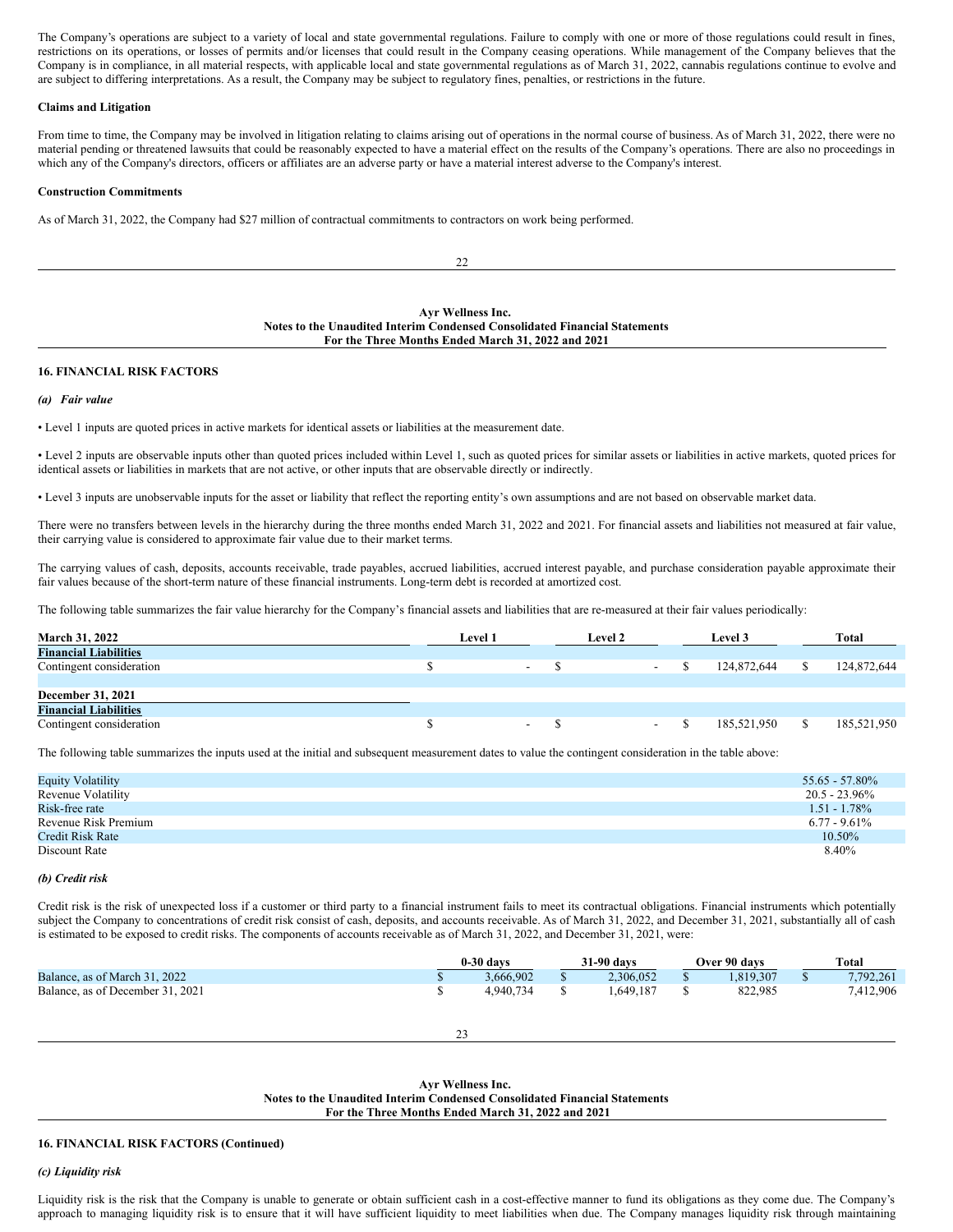sufficient funds on hand and continuously monitoring forecast and actual cash flows. Refer to Notes 9 and 11 for future lease and debt commitments. The Company has the following gross obligations as of March 31, 2022, which are expected to be payable:

|                                        | Less than 1 year |                          |  |             |  |             |             |  | 1-5 years |  | $>$ 5 years |  | <b>Total</b> |
|----------------------------------------|------------------|--------------------------|--|-------------|--|-------------|-------------|--|-----------|--|-------------|--|--------------|
| Trade payables and accrued liabilities |                  | 40,062,618               |  | -           |  | $\sim$      | 40,062,618  |  |           |  |             |  |              |
| Lease obligations                      |                  | 18,825,654               |  | 82,897,425  |  | 119,412,808 | 221,135,887 |  |           |  |             |  |              |
| Purchase consideration                 |                  | 5,523,670                |  |             |  |             | 5,523,670   |  |           |  |             |  |              |
| Income tax payable                     |                  | 17,189,686               |  | -           |  |             | 17,189,686  |  |           |  |             |  |              |
| Debt Payable                           |                  | 6,373,711                |  | 167,488,055 |  |             | 173,861,766 |  |           |  |             |  |              |
| Contingent consideration               |                  |                          |  | 42,500,000  |  |             | 42,500,000  |  |           |  |             |  |              |
| Senior secured notes                   |                  | $\overline{\phantom{0}}$ |  | 243,250,000 |  |             | 243,250,000 |  |           |  |             |  |              |
| Accrued interest payable               |                  | 9,601,904                |  | 3,798,834   |  |             | 13,400,738  |  |           |  |             |  |              |
|                                        |                  | 97,577,243               |  | 539,934,314 |  | 119,412,808 | 756,924,365 |  |           |  |             |  |              |

### *(d) Interest rate risk*

Interest rate risk is the risk that the fair value or future cash flows of a financial instrument will fluctuate because of changes in market interest rates. The Company is exposed to interest rate risk on its cash and long-term debts. Cash and deposits bear interest at market rates. The Company's debts have fixed rates of interest. The Company does not use any derivative instruments to hedge against interest rate risk and believes that the change in interest rates will not have a significant impact on its financial results.

### *(e) Currency risk*

The operating results and financial position of the Company are reported in United States dollars. As the Company operates in an international environment, some of the Company's financial instruments and transactions are denominated in currencies other than the United States dollar. The results of the Company's operations are subject to currency transaction and translation risks.

As of March 31, 2022, and December 31, 2021, the Company had no hedging agreements in place with respect to foreign exchange rates. The Company has not entered into any agreements or purchased any instruments to hedge possible currency risks at this time. The Company believes that a change in exchange rates will not have a significant impact on financial results. The Company performed a sensitivity analysis on the conversion rate applied to Canadian balances:

| <b>March 31, 2022</b> |
|-----------------------|
|                       |
| 6,444                 |
|                       |
|                       |
|                       |
|                       |

### **Ayr Wellness Inc. Notes to the Unaudited Interim Condensed Consolidated Financial Statements For the Three Months Ended March 31, 2022 and 2021**

## **17. TAXATION**

As the Company operates in the legal cannabis industry, the Company is subject to the limits of IRC Section 280E for United States federal income tax purposes as well as state income tax purposes. Under IRC Section 280E, the Company is only allowed to deduct expenses directly related to sales of product. This results in permanent differences between ordinary and necessary business expenses deemed non-allowable under IRC Section 280E. Therefore, the effective tax rate can be highly variable and may not necessarily correlate with pre-tax income or loss.

The Company is treated as a United States corporation for the United States federal income tax purposes under IRC Section 7874 and is subject to United States federal income tax on its worldwide income. However, for Canadian tax purposes, the Company, regardless of any application of IRC Section 7874, is treated as a Canadian resident company (as defined in the Income Tax Act (Canada) (the "ITA") for Canadian income tax purposes. As a result, the Company is subject to taxation both in Canada and the United States. The Company is also subject to state income taxation in Massachusetts, Pennsylvania, Florida, Arizona, and New Jersey. Income Tax is accounted for in accordance with ASC 740, Income Taxes including ASU 2019-12. The following table summarizes the Company's income tax expense and effective tax rates for the three months ended March 31, 2022 and 2021.

|                                   | Three Months Ended March 31. |  |              |  |
|-----------------------------------|------------------------------|--|--------------|--|
|                                   | 2022                         |  | 2021         |  |
| Income (loss) before income taxes | 2.114.338                    |  | (11.640.036) |  |
| Provision for income taxes        | 1.307.117                    |  | 4.981.600    |  |
| Effective tax rate                | 535%                         |  | $-43%$       |  |

## **18. SUBSEQUENT EVENTS**

The Company's management has evaluated subsequent events through the date the interim financial statements were issued.

Subsequent to March 31, 2022, the Company completed its acquisition of Herbal Remedies Dispensaries, LLC. Purchase consideration totals \$30 million, made up of \$4 million in cash, \$16 million in sellers' notes, and \$10 million in stock. Supplemental proforma information required by ASC 805 is not practicable.

Subsequent to March 31, 2022, the Company entered into a loan agreement with a community bank for total proceeds of \$25.8 million, with an annual interest rate of Prime Rate plus 1.5%, floating, with a 5.0% floor (currently 5.5% as of May 25, 2022). The loan is secured with a first mortgage lien on certain real property and matures two years from the date of the agreement. The loan is subject to certain financial and other covenants.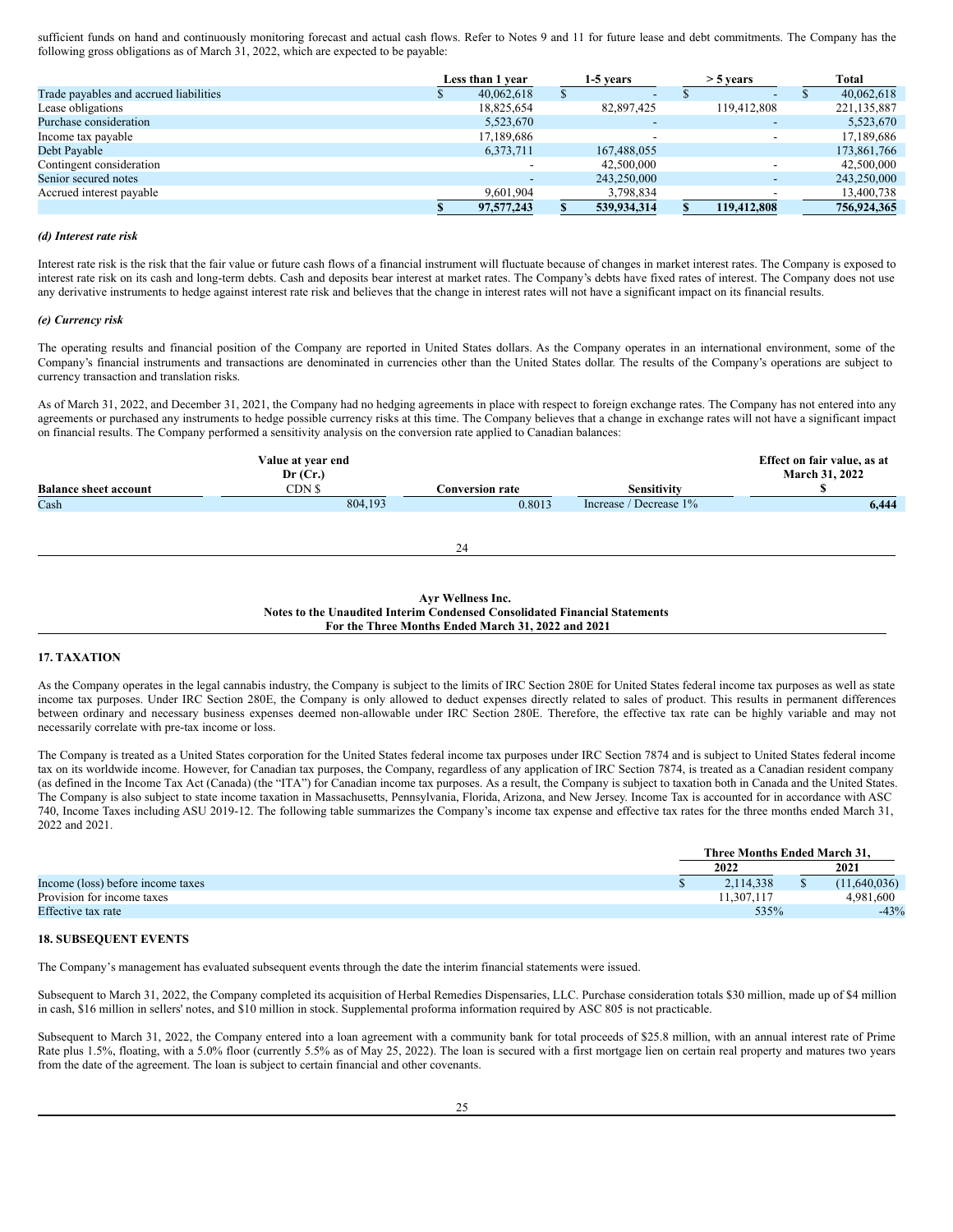

## **Ayr Wellness Inc. MANAGEMENT'S DISCUSSION AND ANALYSIS FOR THE THREE MONTHS ENDED MARCH 31, 2022 AND 2021 (EXPRESSED IN UNITED STATES DOLLARS)**

**Ayr Wellness Inc. Management's Discussion and Analysis For the Three Months Ended March 31, 2022 and 2021**

## **Introduction**

The following management's discussion and analysis ("MD&A") of the financial condition and results of the operations of Ayr Wellness Inc. ("Ayr", "the Company", "we", "our" or "us") constitutes management's review of the factors that affected the Company's financial and operating performance for the three months ended March 31, 2022 and 2021. This discussion should be read in conjunction with the Company's Quarterly Report, the unaudited interim condensed consolidated financial statements for the three months ended March 31, 2022, and 2021 (the "interim financial statements"). Results are reported in United States dollars, unless otherwise noted. In the opinion of management, all adjustments (which consist only of normal recurring adjustments) considered necessary for a fair presentation have been included. The financial statements are prepared in accordance with accounting principles generally accepted in the United States of America ("GAAP"). Further information about the Company and its operations can be obtained on ir.ayrwellness.com, sec.gov, and www.sedar.com. The information contained on such websites are not a part of, nor are they incorporated by reference into, this Quarterly Report (or the equivalent thereof).

The effective date of this MD&A is May 25, 2022.

### **Cautionary Note Regarding Forward-Looking Information**

Certain statements in this MD&A are forward-looking statements within the meaning of applicable securities laws, including, but not limited to, those statements relating to the Company and their financial capacity and availability of capital and other statements that are not historical facts. These statements are based upon certain material factors, assumptions, and analyses that were applied in drawing a conclusion or making a forecast or projection, including experience of the Company, as applicable, and perception of historical trends, current conditions, and expected future developments, as well as other factors that are believed to be reasonable in the circumstances. Forward-looking statements are provided for the purpose of presenting information about management's current expectations and plans relating to the future and readers are cautioned that such statements may not be appropriate for other purposes. These statements may include, without limitation, statements regarding the operations, business, financial condition, expected financial results, performance, prospects, opportunities, priorities, targets, goals, ongoing objectives, strategies, and outlook of the Company. Forward-looking statements include statements that are predictive in nature, depend upon or refer to future events or conditions, or include words such as "pro forma", "expects", "anticipates", "plans", "believes", "estimates", "intends", "targets", "projects", "forecasts", "seeks", "likely" or negative versions thereof and other similar expressions, or future or conditional verbs such as "may", "will", "should", "would" and "could".

By their nature, forward-looking statements are subject to inherent risks and uncertainties that may be general or specific and which give rise to the possibility that expectations, forecasts, predictions, projections, or conclusions will not prove to be accurate, that assumptions may not be correct, and that objectives, strategic goals and priorities will not be achieved. A variety of material factors, many of which are beyond the parties' control, could affect operations, business, financial condition, performance, and results of the parties that may be expressed or implied by such forward-looking statements and could cause actual results to differ materially from current expectations of estimated or anticipated events or results. These factors include, but are not limited to, the following:

- the extent of the impact of COVID-19, including government and/or regulatory responses to the outbreak;
- laws and regulations and any amendments thereto applicable to our business and the impact thereof, including uncertainty regarding the application of U.S. state and federal law to U.S. cannabis products and the scope of any regulations by the U.S. Food and Drug Administration, the U.S. Drug Enforcement Administration, the U.S. Federal Trade Commission, the U.S. Patent and Trademark Office, the U.S. Department of Agriculture and any state equivalent regulatory agencies over U.S. cannabis products;

**Ayr Wellness Inc. Management's Discussion and Analysis For the Three Months Ended March 31, 2022 and 2021**

· climate change impacting economic factors such as prices and supply chain disruption, as well as governmental response through laws or regulations regarding greenhouse gas emissions;

assumptions and expectations described in the Company's critical accounting policies and estimates;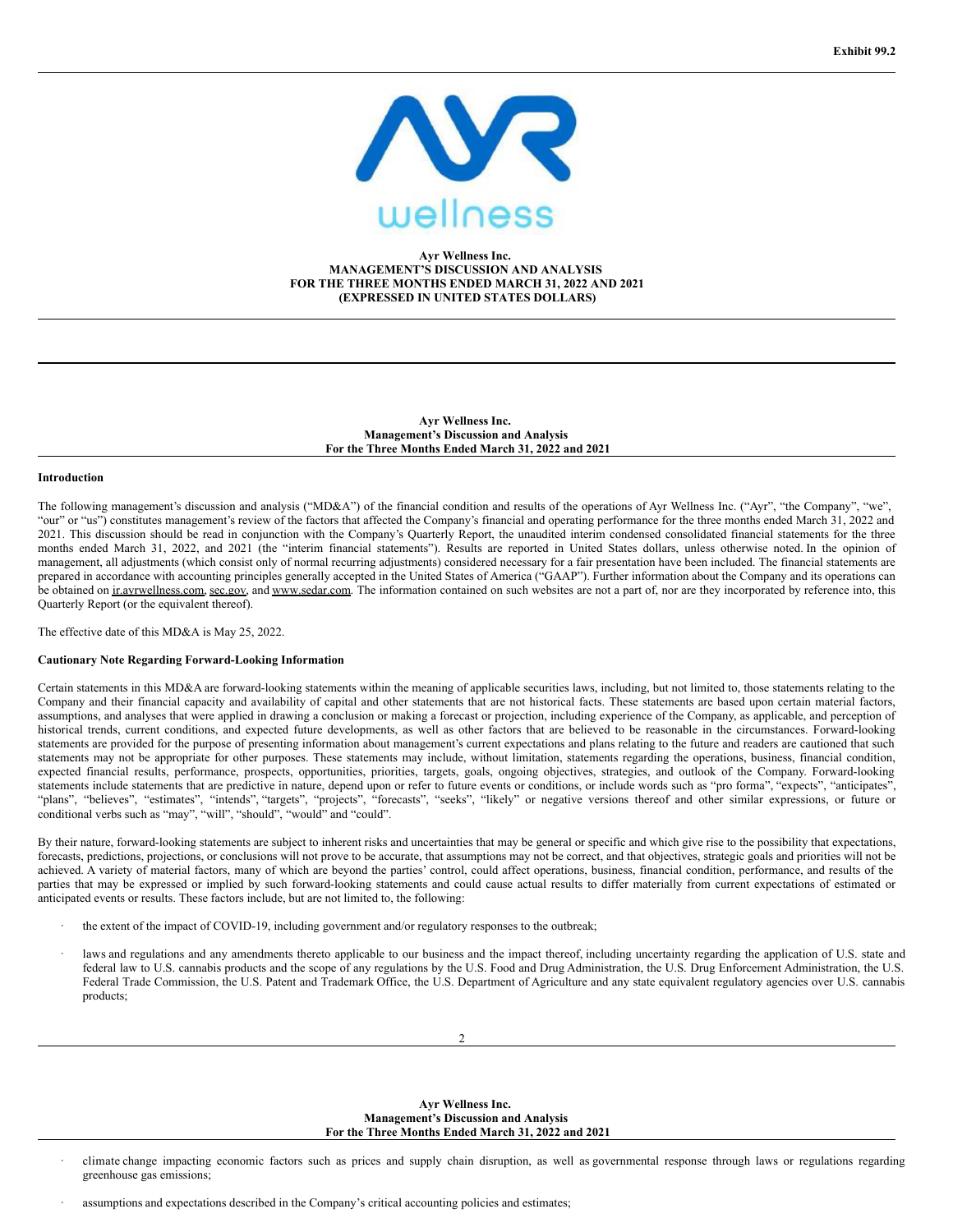- the adoption and impact of certain accounting pronouncements;
- the number of users of cannabis or the size of the regulated cannabis market in the United States;
- the potential time frame for the implementation of legislation to legalize and regulate medical or adult-use cannabis (and the consumer products derived from each of the foregoing) in the United States, and the potential form the legislation and regulations will take;
- the Company's future financial and operating performance and anticipated profitability;
- future performance, results and terms of strategic initiatives, strategic agreements and supply agreements;
- the market for the Company's current and proposed products and services, as well as the Company's ability to capture market share;
- the benefits and applications of the Company's products and services and expected sales thereof;
- development of affiliated brands, product diversification and future corporate development;
- anticipated investment in and results of research and development;
- inventory and production capacity, including discussions of plans or potential for expansion of capacity at existing or new facilities;
- future expenditures, strategic investments and capital activities;
- the competitive landscape in which the Company operates and the Company's market expertise;
- the Company's ability to comply with its debt covenants, if any;
- the Company's ability to secure further equity or debt financing, if required;
- changes in U.S. generally accepted accounting principles or in the interpretation thereof;
- consistent or increasing pricing of various cannabis products;
- the level of demand for cannabis products, including the Company's and third-party products sold by the Company;
- the Company's ability to mitigate risks relating to the cannabis industry, the larger economy such as inflation or fluctuation in interest rates, breaches of and unauthorized access to the Company's systems and related cybersecurity risks, money laundering, costly litigation, and health pandemics;

#### 3

### **Ayr Wellness Inc. Management's Discussion and Analysis For the Three Months Ended March 31, 2022 and 2021**

- the ability to gain appropriate regulatory approvals for announced acquisitions in the timeframe anticipated;
- the application for additional licenses and the grant of licenses or renewals of existing licenses that have been applied for;
- the rollout of new dispensaries, including the number of planned dispensaries to be opened in the future and the timing and location in respect of the same, and related forecasts;
- the Company's ability to hit anticipated development targets of cultivation and production projects;
- the ability to successfully integrate and maintain employees from recent acquisitions;
- the ability to develop the Company's brand and meet growth objectives;
- the risk related to limited market data and difficulty to forecast results;
- the concentrated voting control of the Company;
- market volatility and the risks associated with selling of substantial amount of Equity Shares;
- · product liability claims related to the products the Company cultivates, produces, and sells; and
- other events or conditions that may occur in the future.

In making these statements, in addition to those described above and elsewhere herein, the parties have made assumptions with respect to expected cash provided by continuing operations, future capital expenditures, including the amount and nature thereof, trends and developments in the industry, business strategy and outlook, expansion and growth of business and operations, accounting policies, credit risks, anticipated acquisitions, opportunities available to or pursued by the parties, and other matters.

#### **Management's Definition and Reconciliation of Non-GAAP Measures**

Management reports certain non-GAAP measures that are used to evaluate the performance of such businesses and the performance of their respective segments, as well as to manage their capital structure. As non-GAAP measures generally do not have a standardized meaning, they may not be comparable to similar measures presented by other issuers. Securities regulations require such measures to be clearly defined and reconciled with their most directly comparable GAAP measure.

The Company references non-GAAP measures, including cannabis industry metrics, in this document and elsewhere. These are provided as additional information to complement those GAAP measures by providing further understanding of the results of the operations of the Company from management's perspective. Accordingly, these measures should not be considered in isolation, nor as a substitute for analysis of the Company's financial information reported under GAAP. Non-GAAP measures used to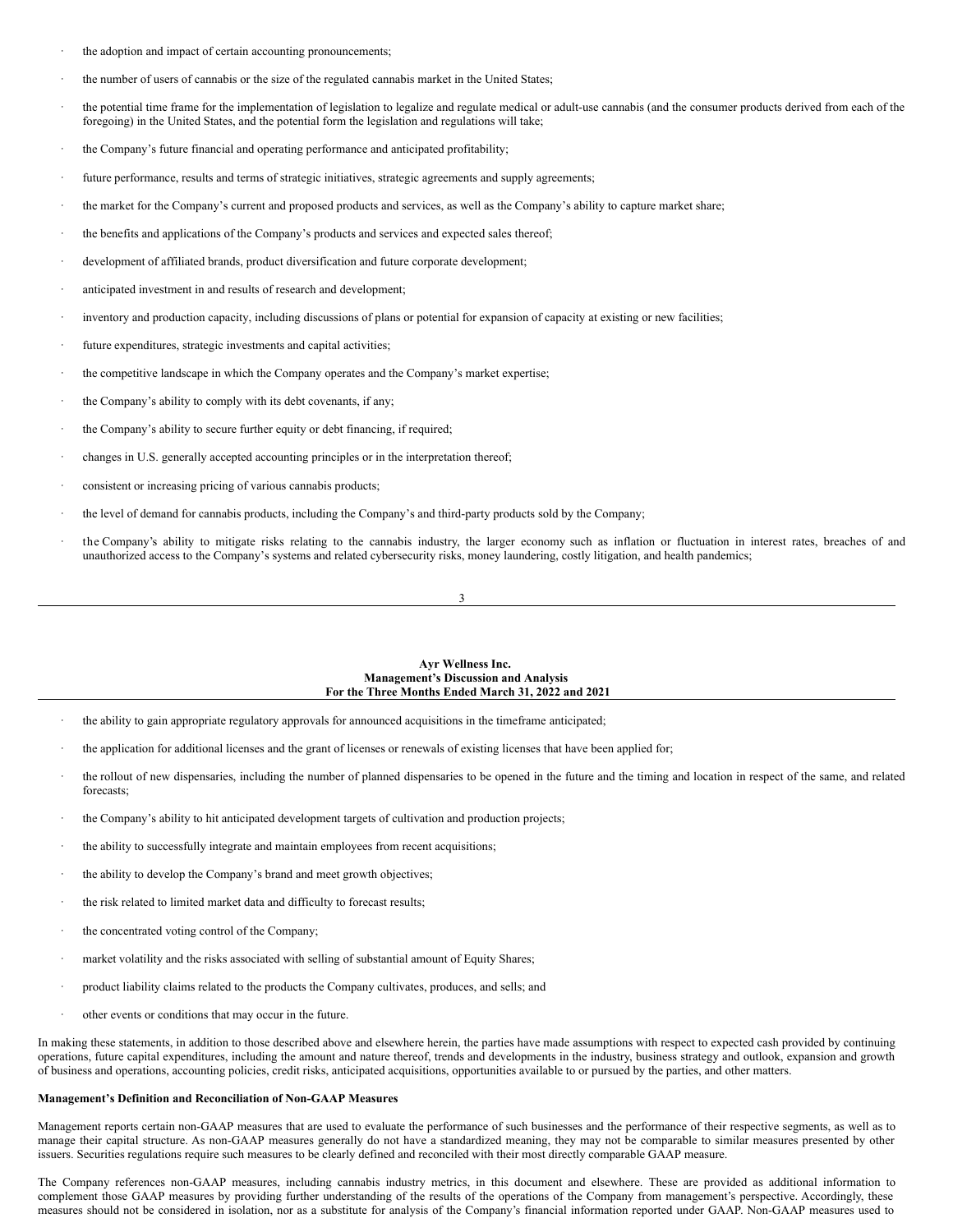analyze the performance of the Company include adjusted earnings before interest, tax, depreciation, and amortization ("Adjusted EBITDA") and "Adjusted Gross Profit".

The Company believes that these non-GAAP financial measures may be useful to investors because they allow for greater transparency with respect to key metrics used by management in its financial and operational decision-making. These financial measures are intended to highlight trends in the Company's core businesses that may not otherwise be apparent when solely relying on the GAAP measures.

4

**Ayr Wellness Inc. Management's Discussion and Analysis For the Three Months Ended March 31, 2022 and 2021**

### *Adjusted EBITDA*

"Adjusted EBITDA" represents (loss) income from operations, as reported under GAAP, before interest and tax, adjusted to exclude non-core costs, other non-cash items, including depreciation and amortization, and further adjusted to remove non-cash stock-based compensation, the accounting for the incremental costs to acquire cannabis inventory in a business combination, acquisition related costs, and start-up costs.

#### *Adjusted Gross Profit*

"Adjusted Gross Profit" represents gross profit, as reported, adjusted to exclude non-core costs the accounting for the incremental costs to acquire cannabis inventory in a business combination, interest, depreciation and amortization, and start-up costs.

Reconciliations are provided elsewhere in this MD&A.

### **Overview of the Company**

Ayr Wellness Inc. is a national cannabis consumer packed goods company and retailer. Founded in 2019 and headquartered in Miami, Florida, the Company is focused on delivering the highest quality cannabis products and customer experience throughout its footprint. As of March 31, 2022, the Company has operations in seven U.S. markets and employs roughly 2,200 people. The Company, through its subsidiaries and affiliates, holds, operates, and manages licenses and permits in the States of Arizona, Florida, Massachusetts, Nevada, New Jersey, Ohio, and Pennsylvania.

The Company's strategy is to vertically integrate through the consolidation of cultivating, producing, distributing, and dispensing cannabis brands and products at scale. The Company's portfolio of consumer-packaged goods brands includes Kynd, Origyn Extracts, Levia, STiX Preroll Co., Secret Orchard, Lost in Translation and Entourage, among others. The Company distributes and markets its products to Ayr-owned retail stores and to third-party licensed retail cannabis stores throughout Ayr's operating footprint.

The Company owns and operates a chain of cannabis retail stores under brand names including AYR, Liberty Health Sciences, and The Dispensary. Ayr owns stores under other names, primarily where stores acquired still retain their pre-acquisition branding, though the Company intends to unify its retail footprint under the AYR retail brand name over time. The income of Ayr's retail stores derives primarily from the sale of cannabis products, with an immaterial portion of income resulting from the sale of other merchandise (such as cannabis accessories). As of March 31, 2022, Ayr operates 69 retail stores, located across Ayr's portfolio.

## **COVID-19 Strategy**

During the pandemic, the Company was able to maintain operations and expand delivery options and curbside pick-up to provide additional fulfillment models that are designed to be safe and efficient for employees and customers. Management has not observed any indicators of impairment to assets or a significant change in the fair value of assets due to the COVID-19 pandemic. The Company evaluated risk of supply chain disruptions as well as staffing disruptions. While Ayr has not experienced any failure to secure critical supplies or services, future disruptions in the supply chain are possible and may significantly increase cost or delay production time. To mitigate this risk, bulk orders are being placed in advance with key vendors. To remediate the risk of staffing disruption, the Company implemented new safety procedures in accordance with the guidance of the CDC at all locations seek to better protect the health and safety of both employees and customers. The Company is re-assessing its response to the COVID-19 pandemic on an ongoing basis. Due to the rapid developments and uncertainty surrounding COVID-19, it is not possible to predict the impact of these developments on all aspects of the business.

| I<br>I<br>$\sim$ |  |
|------------------|--|
|                  |  |

### **Ayr Wellness Inc. Management's Discussion and Analysis For the Three Months Ended March 31, 2022 and 2021**

## **Forward-Looking Financial Projections or Targets**

Based on the results to date, management is updating the assumptions underlying its previously issued 2022 guidance, most notably around timing of new markets and growth projects becoming operational.

The Company's expectation is that the earnings power of the transformed Ayr business is approximately \$250M of Adjusted EBITDA, \$800M of Revenue and \$100M of US GAAP Operating Income on an annualized basis, based on the run rate expected to be delivered in Q4 2022.

The Company expects its financial results in the first half of 2022 to be relatively in-line with industry trends, expecting sales to be flat in the first half of 2022. The Company expects a step-function in growth beginning in Q3, subject to timing as outlined in the assumptions below, with the run rate reaching the amounts described above in Q4 2022.

In developing the 2022 guidance set forth above, Ayr made the following assumptions and relied on the following factors and considerations (as well as those referred to under "Forward-Looking Information"):

- The targets are subject to the timing of receiving required regulatory approvals and cultivation and manufacturing capacity coming on-line, retail store openings, and the closing of M&A transactions as follows:
	- Pennsylvania:
		- § Previously discussed 36,000 square foot cultivation expansion has been put on hold pending Adult Use developments.
		- An additional dispensary in Indiana, PA is expected to open in Q2 2022, bringing the total store count to nine.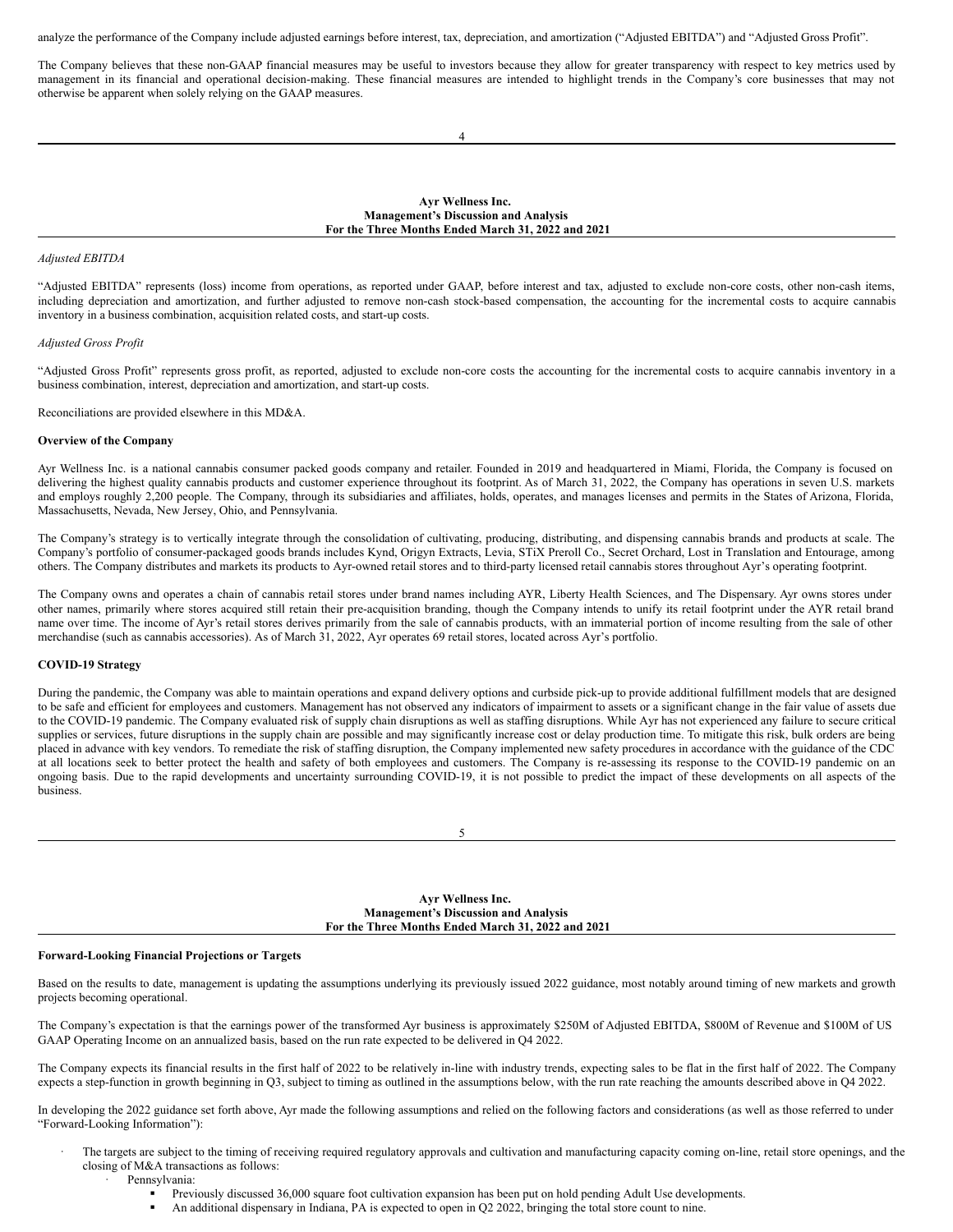- <span id="page-19-0"></span>Arizona:
	- § Construction of additional 80,000 square foot cultivation and manufacturing facility was completed in Q4 2021 with revenues commencing in Q2 2022.

## New Jersey:

- - § 75,000 square feet cultivation and manufacturing capacity completed in Q1 2022, with revenues expected to commence in Q4 2022.
	- § Adult-use sales at our three dispensaries is expected to commence by the end of Q2 2022.
- Massachusetts:
	- Revenues from 93,000 sq ft of additional cultivation and manufacturing capacity expected to commence in Q4 2022.
	- § Two adult-use retail locations in Greater Boston are expected to open by June and July of 2022.
	- Received regulatory approval for the sale of adult-use cannabis at the Back Bay dispensary in Q2 2022
	- § The acquisition of Cultivauna LLC, maker of Levia cannabis infused seltzer, closed in Q1 2022.
	- · Florida:
		- § Increasing retail locations from 45 as of Q1 2022 to an expected 55 by year-end 2022.
		- Five acres of shade house cultivation are expected to come on-line with revenues in Q2 2022, followed by an additional five acres expected by yearend 2022.
		- § Steady, gradual improvement in cultivation yields in Florida and retail throughput are expected in 2022.
- · Ohio:
	- Revenues from 58,000 square feet of cultivation capacity is expected to commence in Q1 2023.
	- · Illinois:
		- § Acquisition of Herbal Remedies (two dispensaries) closed in Q2 2022.
			- 6

### **Ayr Wellness Inc. Management's Discussion and Analysis For the Three Months Ended March 31, 2022 and 2021**

§ Acquisition of Dispensary 33 (two dispensaries) expected to close in 2H-2022.

The targets assume pricing in the wholesale and retail market remains relatively stable at current levels.

Ayr has also assumed that business and economic conditions will continue substantially in the ordinary course, including, without limitation, with respect to general economic and industry conditions, competition, regulations (including those in respect of the cannabis industry), weather, taxes, that there will be no new pandemics or substantially worsened pandemics or other material outbreaks of disease or safety issues or material recalls required, and that there will be no unplanned material changes in facilities, equipment, or customer and employee relations.

#### 7

### **Ayr Wellness Inc. Management's Discussion and Analysis For the Three Months Ended March 31, 2022 and 2021**

## **Review of the Financial Results for the Three Months Ended March 31, 2022 and 2021**

*Adjusted EBITDA Reconciliation for the Three Months Ended March 31, 2022 and 2021*

|                                                                         | Three Months Ended |                |  |
|-------------------------------------------------------------------------|--------------------|----------------|--|
|                                                                         | March 31, 2022     | March 31, 2021 |  |
|                                                                         | э                  | ъ              |  |
| (Loss) from operations (GAAP)                                           | (21, 126, 100)     | (8,368,167)    |  |
|                                                                         |                    |                |  |
| Non-cash items accounting for inventory                                 |                    |                |  |
| Incremental costs to acquire cannabis inventory in business combination | 2,518,636          | 5,792,389      |  |
|                                                                         |                    |                |  |
| Interest (within cost of goods sold "COGS")                             | 480,006            | 244,286        |  |
| Depreciation and amortization (from statement of cash flows)            | 21,240,131         | 7,476,106      |  |
| Acquisition costs                                                       | 1,450,969          | 3,136,976      |  |
|                                                                         |                    |                |  |
| Stock-based compensation, non-cash                                      | 10,360,830         | 8,223,545      |  |
| Start-up $costs1$                                                       | 2,649,438          | 1,622,959      |  |
| Other <sup>2</sup>                                                      | 1,922,818          | 285,955        |  |
|                                                                         | 38, 104, 192       | 20,989,827     |  |
|                                                                         |                    |                |  |
| <b>Adjusted EBITDA (non-GAAP)</b>                                       | 19,496,728         | 18,414,049     |  |

*Notes:*

<sup>1</sup> These are set-up costs to prepare a location for its intended use. Start-up costs are expensed as incurred and are not indicative of ongoing operations.

<sup>2</sup> Other non-operating adjustments associated with non-core costs.

*Adjusted Gross Profit Reconciliation for the Three Months Ended March 31, 2022 and 2021*

|                     | Three Months Ended |                |
|---------------------|--------------------|----------------|
|                     | March 31, 2022     | March 31, 2021 |
|                     |                    |                |
| Gross Profit (GAAP) | 45,518,518         | 24,465,320     |
|                     |                    |                |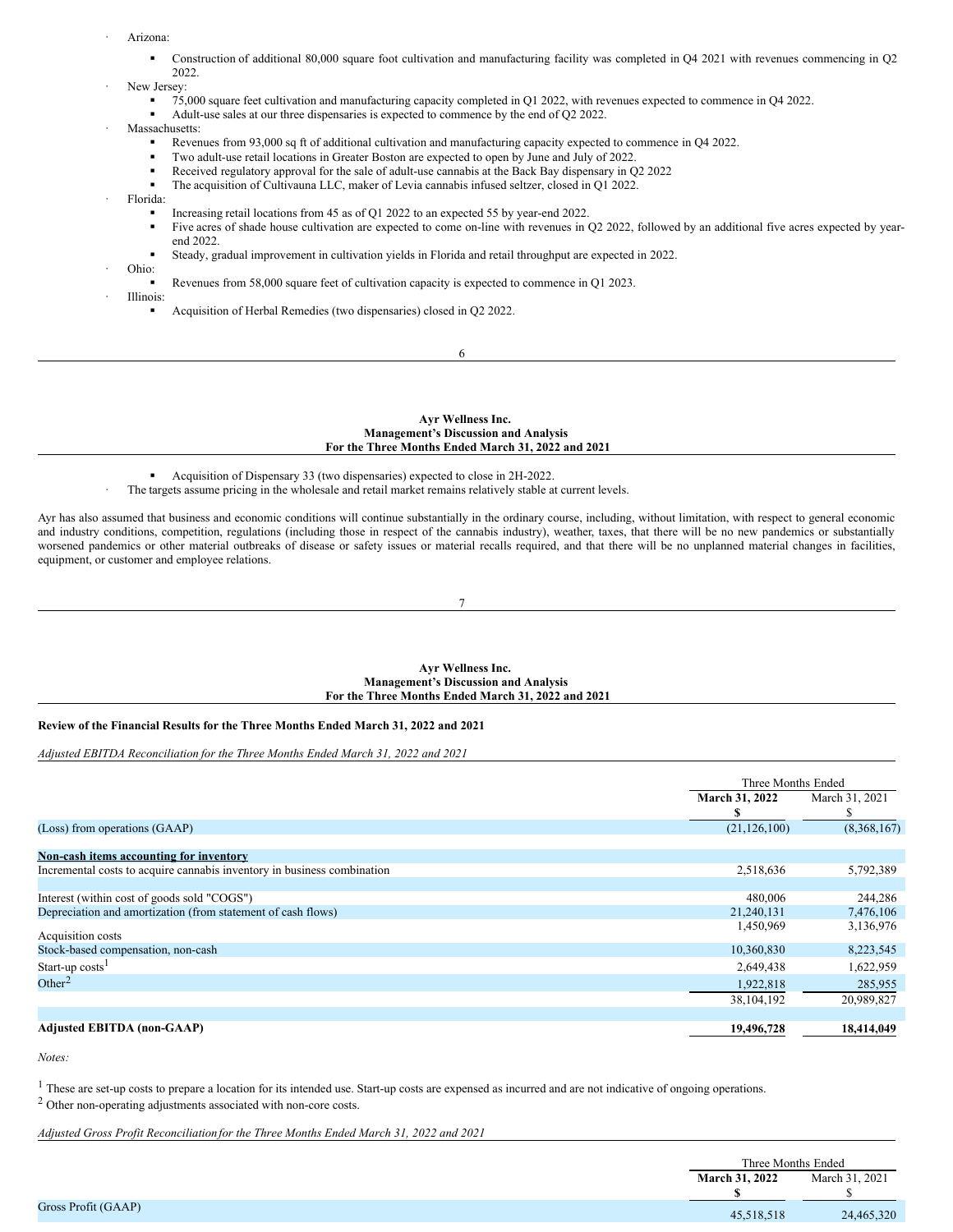| Incremental costs to acquire cannabis inventory in business combination | 2.518.636  | 5.792.389  |
|-------------------------------------------------------------------------|------------|------------|
| Interest (within COGS)                                                  | 480,006    | 244,286    |
| Depreciation and amortization (within COGS)                             | 7.597.596  | 2,516,045  |
| Start-up costs (within COGS)                                            | 978.699    | 1,180,166  |
| Other (within COGS)                                                     | 836.792    |            |
|                                                                         |            |            |
| <b>Adjusted Gross Profit (non-GAAP)</b>                                 | 57,930,247 | 34,198,206 |
|                                                                         |            |            |

8

**Ayr Wellness Inc. Management's Discussion and Analysis For the Three Months Ended March 31, 2022 and 2021**

Unaudited Interim Condensed Consolidated Statements of Operationsfor the Three Months Ended March 31, 2022 and 2021

|                                                                           | Three Months Ended |                |
|---------------------------------------------------------------------------|--------------------|----------------|
| (\$ in millions)                                                          | March 31, 2022     | March 31, 2021 |
| Revenues, net of discounts                                                | 111.2              | 58.4           |
| Cost of goods sold excluding fair value items                             | (63.2)             | (28.1)         |
| Incremental costs to acquire cannabis inventory in a business combination | (2.5)              | (5.8)          |
| Gross profit                                                              | 45.5               | 24.5           |
| Total operating expenses                                                  | (66.6)             | (32.8)         |
| Loss from operations                                                      | (21.1)             | (8.3)          |
| Total other income (expense)                                              | 23.2               | (3.3)          |
| Income (Loss) before income tax                                           | 2.1                | (11.6)         |
| Provision for income taxes                                                | (11.3)             | (5.0)          |
| Net loss before noncontrolling interest                                   | (9.2)              | (16.6)         |
| Net loss attributable to noncontrolling interest                          | (1.6)              |                |
| Net loss attributable to Ayr Wellness Inc.                                | (7.6)              | (16.6)         |

9

### **Ayr Wellness Inc. Management's Discussion and Analysis For the Three Months Ended March 31, 2022 and 2021**

### *Revenue, net of discounts*

Revenue, net of discounts for the three months ended March 31, 2022 and 2021, was \$111.2 million and \$58.4 million, respectively, increasing \$52.8 million or 90%. Revenues increased due to Ayr's expansion that occurred throughout 2021 and 2022, including the addition of four new states as well as one acquisition during the first quarter of 2022.

### *Gross Profit*

Gross profit for the three months ended March 31, 2022 and 2021, was \$45.5 million and \$24.5 million, respectively, an increase of \$21 million or 86%. Gross profit percentage for the three months ended March 31, 2022 and 2021, was 41% and 42%, respectively.

The increase in gross profit was directly attributable to the revenue increase as described above. The slight decrease in gross profit percentage for the period was due to a decrease in incremental costs to acquire cannabis inventory in a business combination and offset by the impact of pricing compression in competitive markets.

Adjusted Gross Profit (non-GAAP) for the three months ended March 31, 2022 and 2021, was \$57.9 million and \$34.2 million, respectively, increasing \$23.7 million or 69%. Adjusted gross profit percentage (non-GAAP) for the three months ended March 31, 2022, and 2021, was 52% and 59%, respectively.

The increase in Adjusted Gross Profit was directly attributable to the revenue increase as described above. The slight decrease in Adjusted Gross Profit percentage was due to the makeup of state contribution and product mix as well as the impact of pricing compression in competitive markets.

## *Total Operating Expenses*

Total operating expenses for the three months ended March 31, 2022, and 2021, were \$66.6 million and \$32.8 million, respectively, increasing \$33.8 million or 103%. The increase in operating expense was due to an increase in general and administrative expenses and amortization expense of \$25.7 million and \$8.2 million, respectively.

The increase in general and administrative expenses was primarily driven by the expansion to new markets and the investment in talent and infrastructure. The increase to amortization expense was driven by the acquisition of cannabis licenses, which are classified as intangible assets and amortized over their useful lives.

Total operating expenses as a percent of revenue during the periods ended March 31, 2022, and 2021, were 60% and 56%, respectively. The change during the periods ended was due to an increase in amortization expense by over 175%.

#### *Total Other Income (Expense)*

Total other income (expense) for the three months ended March 31, 2022, and 2021, was \$23.2 million and (\$3.3) million, respectively. The increase for the three-month periods was primarily driven by the \$30.6 million change in the fair value relating to derivative liabilities, primarily for contingent consideration. The other income (expense) was offset by the increase in interest expense of \$4 million primarily related to the senior secured notes.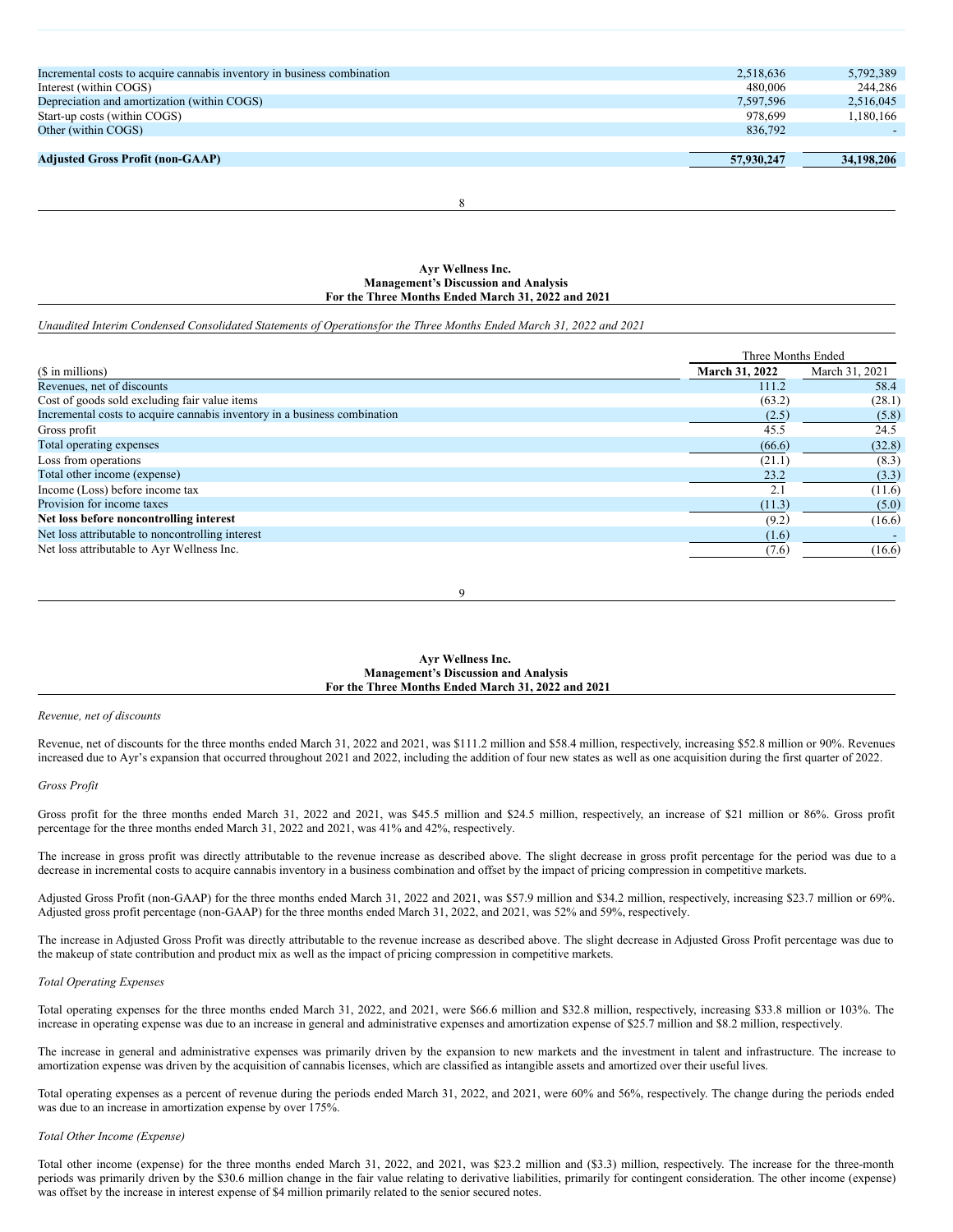Income tax expense is recognized based on the expected tax payable on the taxable income for the period and the deferred tax, using tax rates enacted at year-end. The deferred tax is mainly driven by changes in the amortization of intangibles.

10

### **Ayr Wellness Inc. Management's Discussion and Analysis For the Three Months Ended March 31, 2022 and 2021**

As the Company operates in the cannabis industry, it is subject to the limitations of the United States Internal Revenue Code Section 280E under which the Company is only allowed to deduct expenses directly related to sales of product. Therefore, Ayr can have income tax even when it records a net loss.

Total income tax expense for the three months ended March 31, 2022, and 2021, was \$10.9 million and \$5.0 million, respectively. The current tax expense was \$10.9 million and \$7 million, respectively, for the three months ended March 31, 2022, and 2021. The increase in current tax expense was driven by an increase in gross profit over the respective periods. The deferred tax (benefit) expense was \$0.4 and \$2.1 million, respectively, for the three months ended March 31, 2022, and 2021.

#### *Net Loss attributable to Ayr Wellness Inc.*

Net loss for the three months ended March 31, 2022, and 2021, was \$7.6 million and \$16.6 million, respectively. The decrease was primarily driven by the factors described above.

### **Liquidity and Capital Resources as of March 31, 2022**

*Selected Liquidity and Capital Resource Information*

| (\$ in millions)            | <b>March 31, 2022</b> | <b>December 31, 2021</b> |
|-----------------------------|-----------------------|--------------------------|
| Cash                        | 78.7                  | 154.3                    |
| Total current assets        | 209.8                 | 266.1                    |
| Total assets                | 1,853.8               | 1,859.9                  |
| Total current liabilities   | 96.7                  | 152.3                    |
| Total long-term liabilities | 712.5                 | 687.5                    |
| Total liabilities           | 809.2                 | 839.8                    |
| Total shareholders' equity  | 1.044.7               | 1.020.1                  |

As of March 31, 2022, the Company had cash of \$78.7 million, other current assets of \$131.1 million, current liabilities of \$96.7 million and working capital of \$113.1 million compared to December 31, 2021 which had cash of \$154.3 million, other current assets of \$111.8 million, current liabilities of \$152.3 million, and working capital of \$113.8 million. The overall decrease in net working capital is primarily due to payments for capex.

The Company is generating cash from sales and deploying its capital resources to develop assets capable of producing additional revenues and earnings over both the immediate and near term. Capital resources are expected to be used for capital expenditures and improvements to existing facilities, marketing, and product development, as well as acquisitions.

*Summary of Future Commitments*

|                          |             |                                                          |               |            |  |               | Contingent    | Construction |              |
|--------------------------|-------------|----------------------------------------------------------|---------------|------------|--|---------------|---------------|--------------|--------------|
| Year                     |             | Debt<br><b>Finance Leases</b><br><b>Operating Leases</b> |               |            |  |               | Consideration | Commitments  | Total        |
|                          | 2022        |                                                          | 13.754.073    | 5,071,581  |  | 6.373.711     |               | 27,042,376   | 52.241.741   |
|                          | 2023        |                                                          | 18,500,473    | 6,782,276  |  | 21,108,376    | 4,568,482     |              | 50,959,607   |
|                          | 2024        |                                                          | 17.943.119    | 5,292,297  |  | 333,606,026   | 120,304,162   |              | 477,145,604  |
|                          | 2025        |                                                          | 17,278,435    | 646,009    |  | 32,082,079    |               |              | 50,006,523   |
|                          | 2026        |                                                          | 16,409,855    | 44.961     |  | 673,969       |               |              | 17, 128, 785 |
|                          | Thereafter: |                                                          | 119,412,018   | 790        |  | 23,268,971    |               |              | 142,681,779  |
| <b>Total Commitments</b> |             |                                                          | 203, 297, 973 | 17,837,914 |  | 417, 113, 132 | 124,872,644   | 27,042,376   | 790,164,039  |

11

### **Ayr Wellness Inc. Management's Discussion and Analysis For the Three Months Ended March 31, 2022 and 2021**

*Selected Cash Flow Information*

|                                                     |                       | <b>Three Months Ended</b> |  |  |  |
|-----------------------------------------------------|-----------------------|---------------------------|--|--|--|
| (\$ in millions)                                    | <b>March 31, 2022</b> | <b>March 31, 2021</b>     |  |  |  |
| Net cash used in operating activities               | (21.2)                | (19.9)                    |  |  |  |
| Net cash used in investing activities               | (45.9)                | (31.0)                    |  |  |  |
| Net cash (used in) provided by financing activities | (8.6)                 | 119.4                     |  |  |  |
| Net (decrease) increase in cash                     | (75.7)                | 68.4                      |  |  |  |
| Cash, beginning of period                           | 154.3                 | 127.2                     |  |  |  |
| Cash, end of period                                 | 78.7                  | 195.7                     |  |  |  |

*Operating Activities*

Net cash used in operating activities during the three months ended March 31, 2022, and 2021, was (\$21.2) million and (\$19.9) million, respectively, an increase of \$1.3 million. The decrease in net cash used in operating activities was driven by tax payments.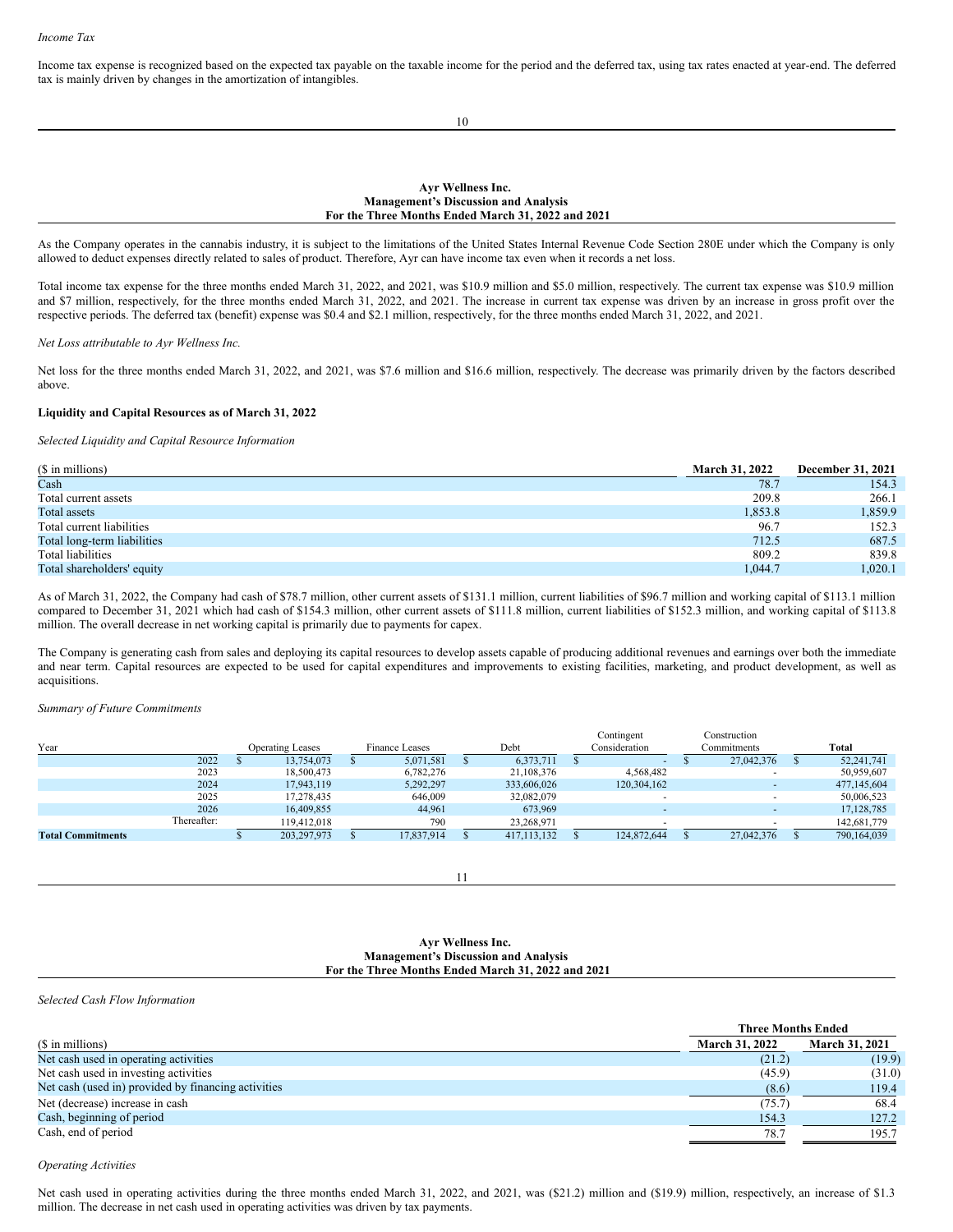### *Investing Activities*

Net cash used in investing activities during the three months ended March 31, 2022 and 2021 was (\$45.9) million and (\$31) million, respectively, an increase of \$14.9 million. The cash used during the current period was due primarily to the cash paid for investment in property, plant, and equipment.

### *Financing Activities*

Net cash (used in) provided by financing activities during the three months ended March 31, 2022, and 2021, was (\$8.6) million and \$119.4 million, respectively, a decrease of \$128 million. The decrease in net cash related to financing activities was primarily due to the proceeds from an equity offering in the prior period as well as settlements related to acquisitions in the current period.

### Capital Management

The Company's objectives when managing capital are to ensure sufficient liquidity to support its financial obligations and to execute its operating and strategic plans, managing healthy liquidity reserves and access to capital.

The Company manages its capital structure and makes adjustments based on the funds available to the Company in order to support business development. The directors do not establish quantitative return on capital criteria for management, but rather rely on the expertise of the Company's management to sustain future development of the business. In order to carry out the planned business development and pay for administrative costs, the Company will spend its existing working capital and seek to raise additional amounts, as needed. There were no changes in the Company's approach to capital management during the periods ended March 31, 2022, and December 31, 2021. The Company is not subject to externally imposed capital requirements apart from the need to maintain its listing in accordance with stock exchange requirements.

The Company raises capital, as necessary, to meet its needs and take advantage of perceived opportunities and, therefore, does not have a numeric target for its capital structure. Management reviews its capital management approach on an ongoing basis and believes that this approach, given the relative size of the Company, is reasonable. The Company plans to use existing funds, as well as funds from the future sale of products, to fund operations and expansion activities. However, the Company may attempt to issue new shares or issue new debt for acquisitions. There can be no assurance that the Company will be able to continue raising capital in this manner.

12

### **Ayr Wellness Inc. Management's Discussion and Analysis For the Three Months Ended March 31, 2022 and 2021**

### Share Capital

As of March 31, 2022, and December 31 2021, the Company had share capital of \$1,312.7 million and \$1,289.8 million, respectively, consisting of additional paid-in capital.

### Outstanding Shares

|                                  |            | March 31, 2022 December 31, 2021 |
|----------------------------------|------------|----------------------------------|
| <b>Issued and Outstanding</b>    |            |                                  |
| Multiple Voting Shares           | 3,696,486  | 3,696,486                        |
| <b>Subordinate Voting Shares</b> | 16,820,581 | 15,150,286                       |
| <b>Restricted Voting Shares</b>  | 13,123,695 | 11,453,800                       |
| <b>Limited Voting Shares</b>     | 27,792,447 | 29,733,089                       |
| <b>Exchangeable Shares</b>       | 7,697,000  | 7,368,285                        |
| <b>Treasury Stock</b>            | (645.300)  | (568,300)                        |
|                                  |            |                                  |
| <b>Total number of shares</b>    | 68.484.909 | 66.833.646                       |

As of March 31, 2022, the Company had 2,874,058 Equity Shares issuable upon the exercise of Warrants, 7,744,817 restricted Exchangeable Share units, of which 1,300,000 are market and performance based, and 164,684 Equity Shares issuable upon the exercise of options. As of December 31, 2021, the Company had 2,874,058 Equity Shares issuable upon the exercise of Warrants, 8,100,136 restricted Exchangeable Share units, of which 1,300,000 are market and performance based, and 197,831 Equity Shares issuable upon the exercise of rights reserved for issuance.

### Off-Balance Sheet Arrangements

As of the date of this filing, the Company does not have any off-balance sheet arrangements, with the exception of the definitive agreements and term sheets referenced in Note 15 in the audited consolidated financial statements for the year ended December 31, 2021 ("Audited Financial Statements"), that have, or are reasonably likely to have, a current or future effect on the results of operations or financial condition of the Company including, without limitation, such considerations as liquidity and capital resources that have not previously been discussed.

### Related Party Transactions

See Note 10 in the financial statements for the Company's disclosures on related party transactions.

## **Significant Accounting Judgments and Estimates**

See Note 3.4 in the financial statements for the Company's accounting policies regarding*Significant Accounting Judgments and Estimates.*

#### **Recent Accounting Pronouncements**

See Note 3.5 in the financial statements for the Company's action on recent accounting pronouncements.

#### **Proposed Transactions**

See Note 15 in the Audited Financial Statements for definitive agreements and term sheets the Company entered into.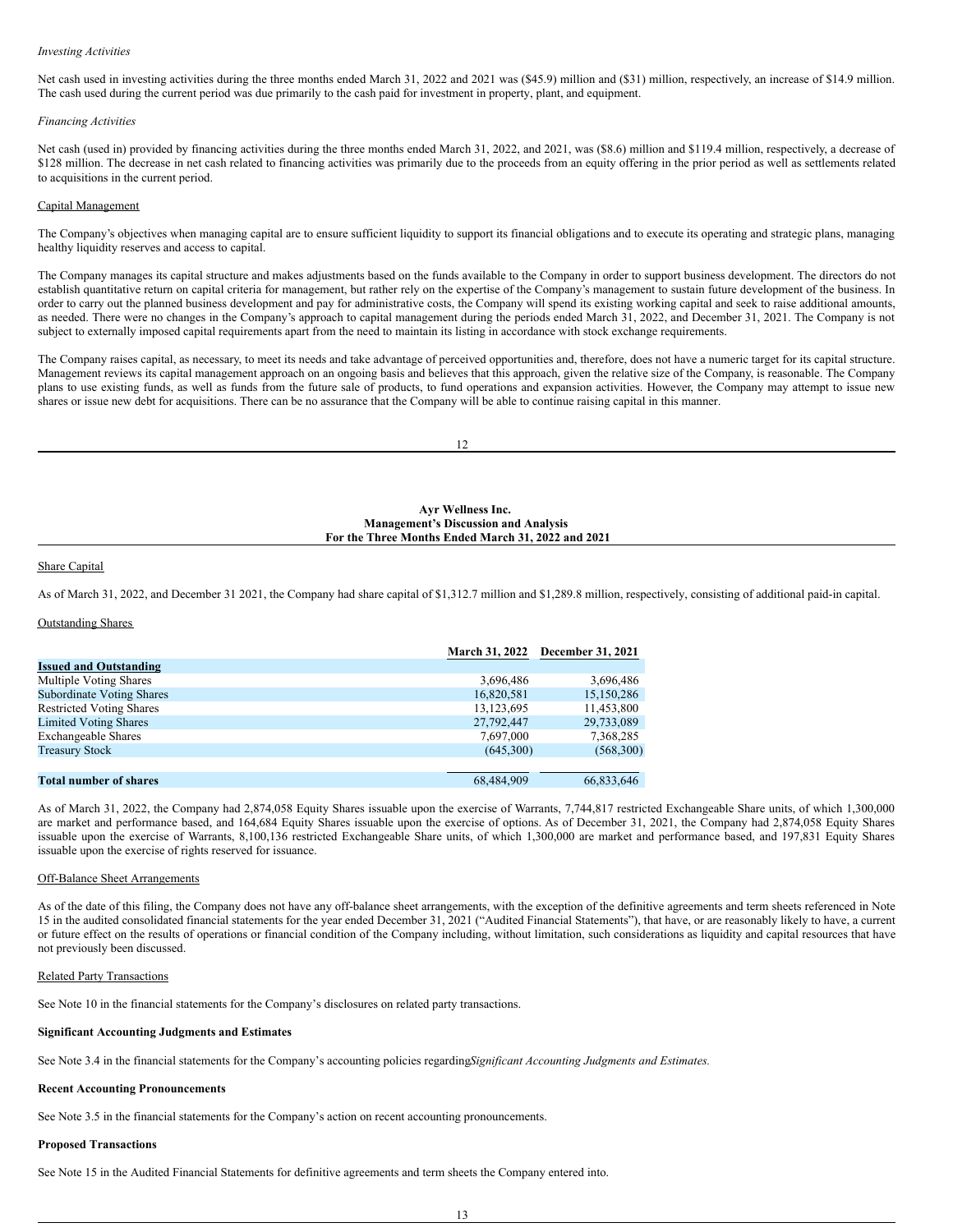### **Ayr Wellness Inc. Management's Discussion and Analysis For the Three Months Ended March 31, 2022 and 2021**

## **Risk Factors**

Please refer to the Company's final base shelf prospectus dated February 24, 2021, the Company's management information circular dated October 1, 2021, and the Company's Annual Information Form dated March 30, 2022 for information on the risk factors to which the Company is subject. In addition, see "Cautionary Note Regarding Forward-Looking Information" above.

### **Financial Instruments, Financial Risk Management and Other Instruments**

The Company does not utilize financial instruments such as derivatives to manage financial risks. See Note 13 in the financial statements for the Company's financial instruments, financial risks factors, and other instruments.

The Company is exposed to credit risk, liquidity risk and interest rate risk. The Company's management oversees the management of these risks. The Company's management is supported by the members that advises on financial risks and the appropriate financial risk governance framework for the Company. The Company's financial risk activities are governed by appropriate policies and procedures and financial risks are identified, measured, and managed in accordance with Company policies and risk appetite.

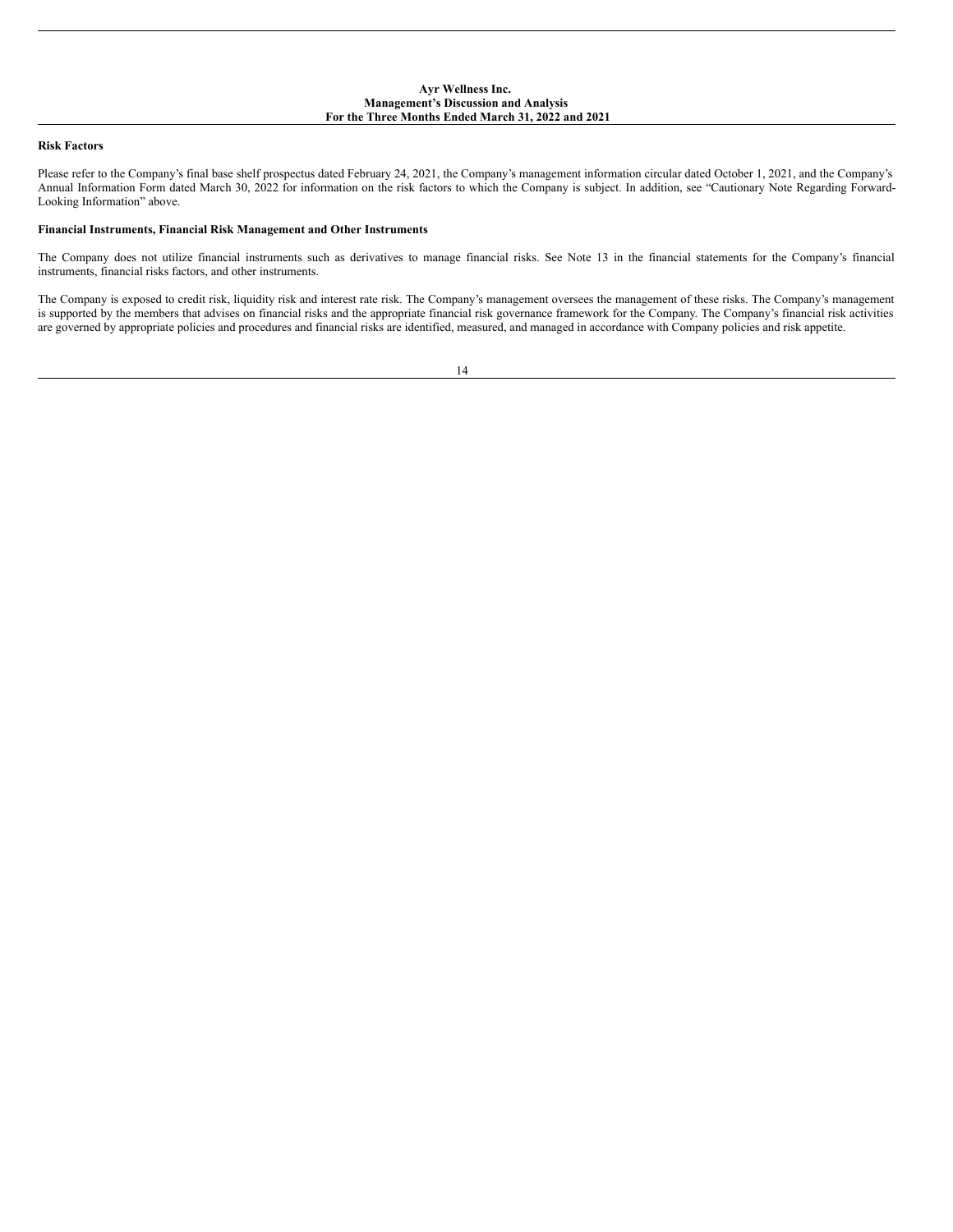### **FORM 52-109FV2**

## **CERTIFICATION OF INTERIM FILINGS**

## **VENTURE ISSUER BASIC CERTIFICATE**

<span id="page-24-0"></span>I, Brad Asher, Chief Financial Officer, Ayr Wellness Inc., certify the following:

1. Review: I have reviewed the interim financial report and interim MD&A (together, the "interim filings") of Ayr Wellness Inc. (the "issuer") for the interim period ended March 31, 2022.

2. *No misrepresentations:* Based on my knowledge, having exercised reasonable diligence, the interim filings do not contain any untrue statement of a material fact or omit to state a material fact required to be stated or that is necessary to make a statement not misleading in light of the circumstances under which it was made, with respect to the period covered by the interim filings.

3. *Fair presentation*: Based on my knowledge, having exercised reasonable diligence, the interim financial report together with the other financial information included in the interim filings fairly present in all material respects the financial condition, financial performance and cash flows of the issuer, as of the date of and for the periods presented in the interim filings.

Date: May 25, 2022

*(signed) "Brad Asher"* Brad Asher

Chief Financial Officer

### **NOTE TO READER**

In contrast to the certificate required for non-venture issuers under National Instrument 52-109Certification of Disclosure in Issuers' Annual and Interim Filings (NI 52-109), this Venture Issuer Basic Certificate does not include representations relating to the establishment and maintenance of disclosure controls and procedures (DC&P) and internal control over financial reporting (ICFR), as defined in NI 52-109. In particular, the certifying officers filing this certificate are not making any representations relating to the establishment and maintenance of

- i) controls and other procedures designed to provide reasonable assurance that information required to be disclosed by the issuer in its annual filings, interim filings or other reports filed or submitted under securities legislation is recorded, processed, summarized and reported within the time periods specified in securities legislation; and
- ii) a process to provide reasonable assurance regarding the reliability of financial reporting and the preparation of financial statements for external purposes in accordance with the issuer's GAAP.

The issuer's certifying officers are responsible for ensuring that processes are in place to provide them with sufficient knowledge to support the representations they are making in this certificate. Investors should be aware that inherent limitations on the ability of certifying officers of a venture issuer to design and implement on a cost effective basis DC&P and ICFR as defined in NI 52-109 may result in additional risks to the quality, reliability, transparency and timeliness of interim and annual filings and other reports provided under securities legislation.